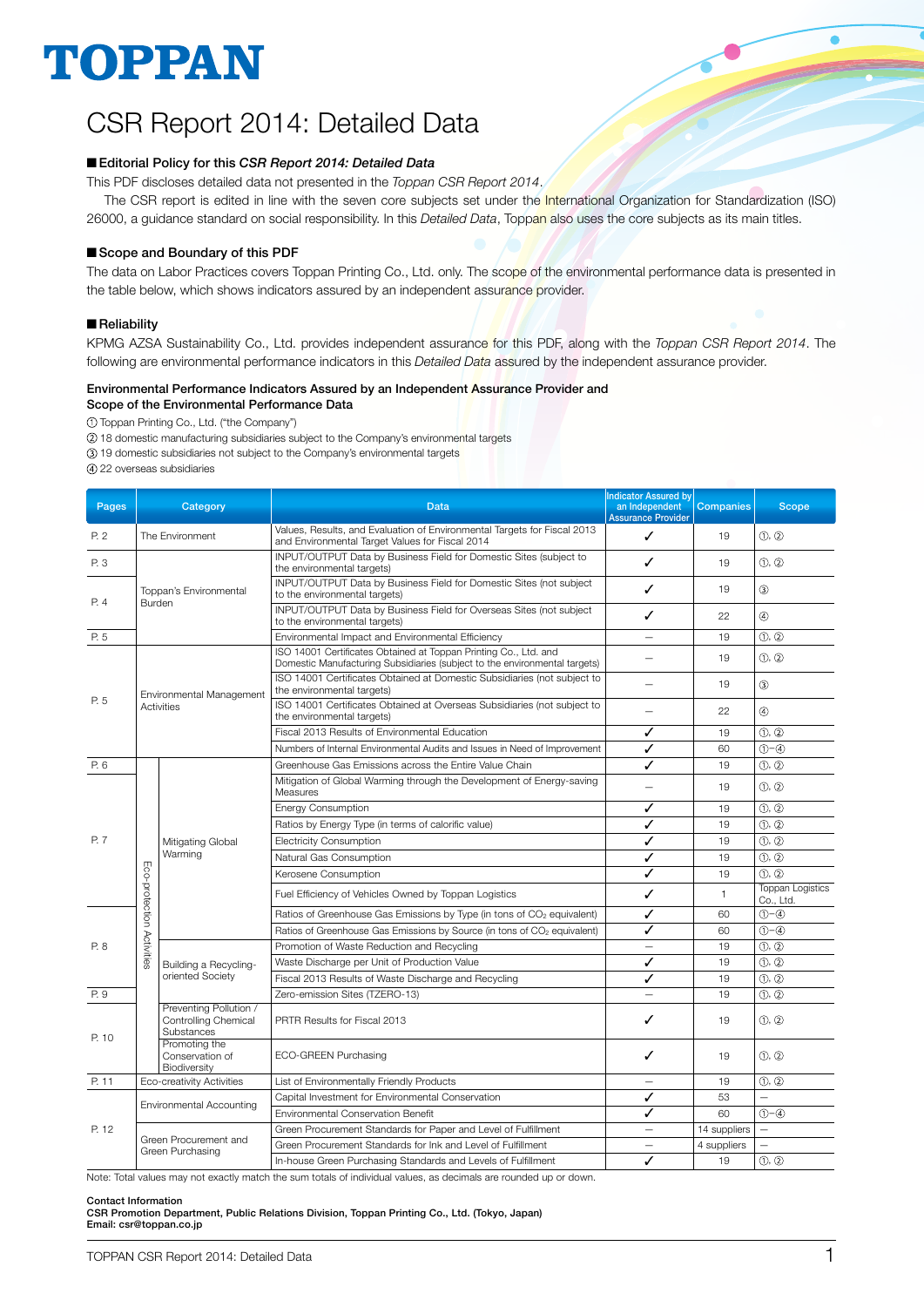## Labor Practices

#### Results in Human Asset Development

|             | <b>Funds Spent on Training,</b> | <b>Usage Rates of Toppan</b><br><b>Training Centers*2</b> |          |  |
|-------------|---------------------------------|-----------------------------------------------------------|----------|--|
|             | etc. per Employee*1             | Kawaguchi                                                 | Yugawara |  |
| Fiscal 2011 | 66,787 yen                      | 55.2%                                                     | 43.4%    |  |
| Fiscal 2012 | 64,482 yen                      | 49.3%                                                     | 32.6%    |  |
| Fiscal 2013 | 82,318 yen                      | 51.5%                                                     | 39.2%    |  |

\*1 Toppan established a new training center in Yugawara, Kanagawa Prefecture in fiscal 2011 and renovated its existing training center in Kawaguchi, Saitama

Prefecture in the same year. \*2 Number of days the training centers were used in a year (including use by subsidiaries and affiliated companies).

#### Retention Rates for Recruits (Percentage of fiscal 2011 hires still working at Toppan)

|                                                                | <b>Male</b> | Female |  |
|----------------------------------------------------------------|-------------|--------|--|
| Hired on April 1, 2011                                         | 136         | 58     |  |
| Still with Toppan as of April 1, 2014                          | 129         | 4/     |  |
| Retention rate                                                 | 95          | 81     |  |
| Average for males and females                                  | 91%         |        |  |
| Percentage who leave the Company<br>before working three years | 9%          |        |  |

## The Environment

| Values, Results, and Evaluation of Environmental Targets for Fiscal 2013 and Environmental Target Values for Fiscal 2014 |  |  |  |
|--------------------------------------------------------------------------------------------------------------------------|--|--|--|
|                                                                                                                          |  |  |  |

|                                                                                                      |                                                                                                                                 | Fiscal 2013                                               |                                                     |                                    |              | Environmental                           |  |
|------------------------------------------------------------------------------------------------------|---------------------------------------------------------------------------------------------------------------------------------|-----------------------------------------------------------|-----------------------------------------------------|------------------------------------|--------------|-----------------------------------------|--|
| <b>Environmental Targets</b>                                                                         | <b>Management Indicators</b>                                                                                                    | <b>Target Values</b>                                      | <b>Results</b>                                      | <b>Achievement</b><br><b>Rates</b> | Evaluation   | <b>Target Values</b><br>for Fiscal 2014 |  |
| 1. Mitigation of global warming                                                                      |                                                                                                                                 |                                                           |                                                     |                                    |              |                                         |  |
| • Reduce CO <sub>2</sub> emissions                                                                   | $\bullet$ CO <sub>2</sub> emissions                                                                                             | 688 kilotons                                              | 632 kilotons                                        | 108.1%                             | S            | 620 kilotons                            |  |
|                                                                                                      | .CO <sub>2</sub> emissions per unit of sales                                                                                    | $0.75$ tons/<br>million yen                               | $0.72$ tons/<br>million yen                         | 103.9%                             | A            | 0.70 tons/<br>million yen               |  |
| 2. Action for building a recycling-<br>oriented society                                              |                                                                                                                                 |                                                           |                                                     |                                    |              |                                         |  |
| • Reduce final landfill waste disposal                                                               | • Final landfill waste disposal                                                                                                 | 455 tons                                                  | 483 tons                                            | 93.8%                              | B            | 375 tons                                |  |
| ·Reduce waste generation per unit<br>of production value                                             | .Waste generation per unit of production<br>value                                                                               | 0.735 tons/<br>million yen                                | 0.731 tons/<br>million yen                          | 100.5%                             | A            |                                         |  |
| 3. Conservation of the atmospheric<br>environment                                                    |                                                                                                                                 |                                                           |                                                     |                                    |              |                                         |  |
| . Reduce VOC emissions into the                                                                      | .VOC emissions into the atmosphere                                                                                              | 4,762 tons                                                | 4,238 tons                                          | 111.0%                             | S            | 4,527 tons                              |  |
| atmosphere                                                                                           | .VOC emissions into the atmosphere per<br>unit of production value                                                              | 0.0128 tons/<br>million yen                               | 0.0121 tons/<br>million yen                         | 105.5%                             | S            |                                         |  |
| 4. Waste reduction                                                                                   |                                                                                                                                 |                                                           |                                                     |                                    |              |                                         |  |
| • Control waste generation                                                                           | • Material recycling rate                                                                                                       | 92.7%                                                     | 92.5%                                               | 99.8%                              | <sub>B</sub> |                                         |  |
| 5. Chemical substance management                                                                     |                                                                                                                                 |                                                           |                                                     |                                    |              |                                         |  |
| . Reduce the handling amount of<br>chemical substances designated<br>under the Pollutant Release and | . Handling amount of chemical<br>substances designated under the<br>PRTR law                                                    | 6,828 tons                                                | 5,269 tons                                          | 122.8%                             | S            |                                         |  |
| Transfer Register (PRTR) law of Japan                                                                | . Handling amount of chemical<br>substances designated under the<br>PRTR law per unit of production value                       | 0.0183 tons/<br>million yen                               | 0.0150 tons/<br>million yen                         | 117.8%                             | S            |                                         |  |
| 6. Initiatives to conserve biodiversity                                                              |                                                                                                                                 |                                                           |                                                     |                                    |              |                                         |  |
| • Promote conservation during paper<br>procurement and at operational sites                          | •Operational sites for land-use<br>assessment                                                                                   | 4 sites                                                   | 4 sites                                             | 100.0%                             | A            |                                         |  |
|                                                                                                      | ·Percentage of lumber legally obtained<br>by suppliers (out of all lumber used as a<br>material for paper that Toppan procures) | 100%                                                      | 100%                                                | 100.0%                             | A            |                                         |  |
| 7. Environmental contribution through<br>products                                                    |                                                                                                                                 |                                                           |                                                     |                                    |              |                                         |  |
| . Develop and expand the sales of<br>environmentally friendly products                               | . Total sales of environmentally friendly<br>products (Cartocan, etc.)                                                          | 218.9 billion yen                                         | 244.6 billion yen                                   | 111.7%                             | S            |                                         |  |
| 8. Facilitation of environmental<br>communication                                                    |                                                                                                                                 |                                                           |                                                     |                                    |              |                                         |  |
| · Maintain effective communication                                                                   | · Issuance rate for Site Eco Reports*3                                                                                          | 100%                                                      | 100%                                                | 100.0%                             | Α            |                                         |  |
| 9. Prevention of environmental risk                                                                  |                                                                                                                                 |                                                           |                                                     |                                    |              |                                         |  |
| • Establish and observe new<br>in-house control standards                                            | ·Percentage of in-house control<br>standards that are newly established                                                         | 100%                                                      | 73%                                                 | 73.0%                              | B            |                                         |  |
| 10. Enrichment of environmental<br>education                                                         | . Rate of course completion in<br>e-learning-based programs                                                                     | 100%                                                      | 98%                                                 | 98.1%                              | B            |                                         |  |
| 11. Environmental conservation at<br>overseas production sites                                       | ·Establishment of in-house standards                                                                                            | Trial assessment<br>using the in-house<br>standard values | Checked the<br>in-house<br>management<br>indicators |                                    | C            |                                         |  |

\*3 Toppan independently determines which operational sites are required to issue *Site Eco Reports*.

Evaluation criteria:

S, Results achieved far surpass the targets (achievement rate  $[%]\geq 105$ )

A, Targets achieved (100  $\leq$  achievement rate [%]  $<$  105)

B, Activities fully carried out, but targets unachieved (70  $\leq$  achievement rate [%]  $<$  100)

C, Activities insufficient (achievement rate  $[%] < 70$ )

Achievement rates: For environmental targets #1, 2, 3, 5: 200 – (values actually achieved / target values) × 100 [%]; for environmental targets #4, 7, 8, 9, 10:<br>(values actually achieved / target values) × 100 [%]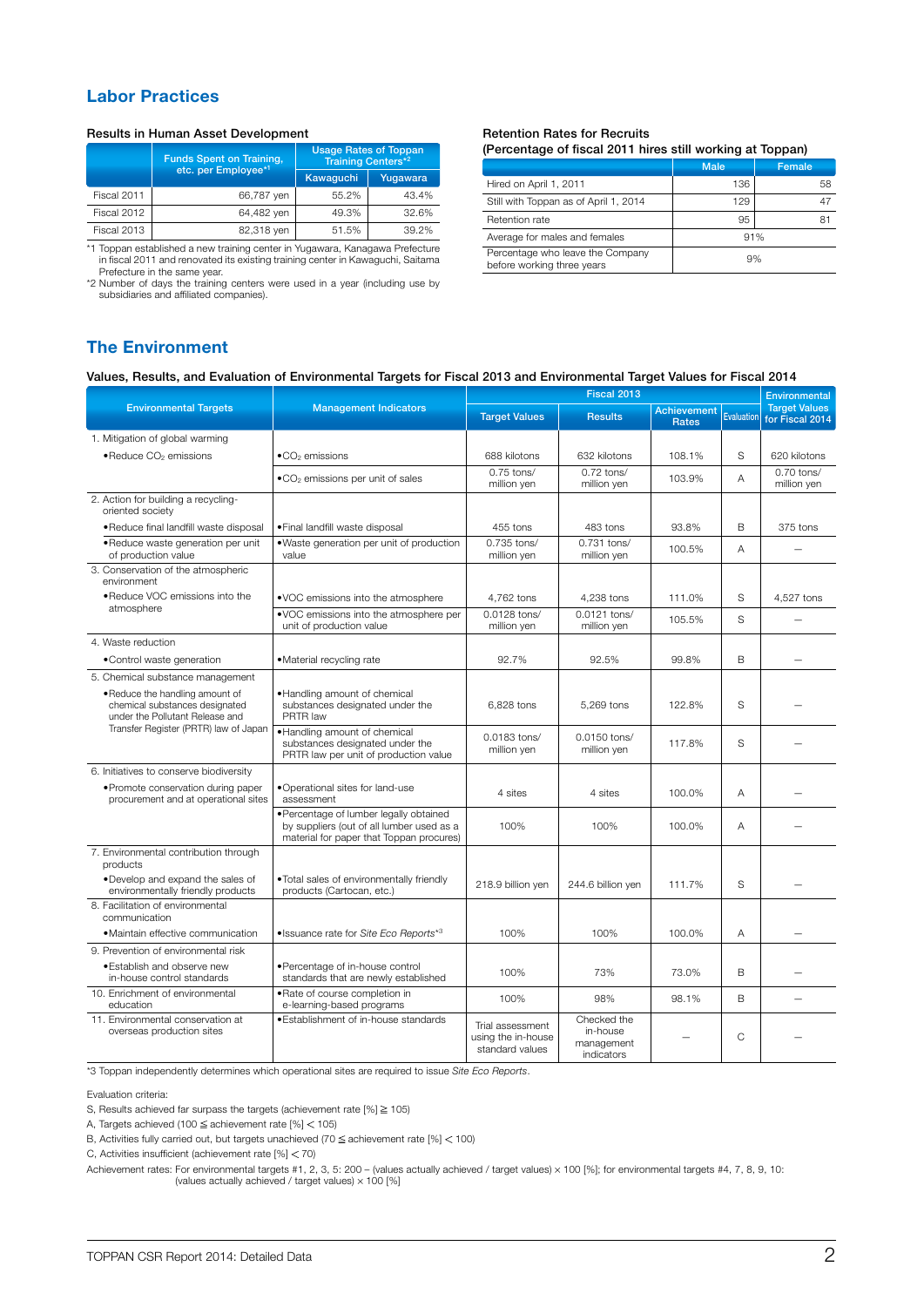### **Toppan's Environmental Burden\*1**

INPUT/OUTPUT Data by Business Field for Domestic Sites (subject to the environmental targets)

|              |                        | in on our or bala by Basiness ricia for Bomestic once joasject to the christmichtar targets, |                                           |                              |                                     |                         |              |
|--------------|------------------------|----------------------------------------------------------------------------------------------|-------------------------------------------|------------------------------|-------------------------------------|-------------------------|--------------|
|              | Category               | <b>Chief Component</b>                                                                       | <b>Information &amp;</b><br>Communication | Living<br><b>Environment</b> | <b>Material</b><br><b>Solutions</b> | Non-production<br>sites | <b>Total</b> |
|              |                        | Total input (tons)                                                                           | 760,166                                   | 557,764                      | 38,340                              | $\circ$                 | 1,356,270    |
|              |                        | Papers (tons)                                                                                | 740,347                                   | 339,339                      | 617                                 | $\Omega$                | 1,080,302    |
|              |                        | Plastic (tons)                                                                               | 2,408                                     | 147,584                      | 9,775                               | $\Omega$                | 159,766      |
|              | Material               | Glass (tons)                                                                                 | $\Omega$                                  | $\overline{2}$               | 9,176                               | $\Omega$                | 9,177        |
|              |                        | Ink, solvent (tons)                                                                          | 15,406                                    | 51,090                       | 4,891                               | $\Omega$                | 71,388       |
|              |                        | Other (tons)                                                                                 | 2,005                                     | 19,750                       | 13,882                              | $\Omega$                | 35,637       |
|              |                        | Total energy consumption (1,000 GJ)                                                          | 3,729                                     | 4,386                        | 5,645                               | 657                     | 14,417       |
|              | Energy                 | Primary energy [fuel] (1,000 GJ)                                                             | 1,330                                     | 1,226                        | 1,050                               | 98                      | 3,704        |
| <b>INPUT</b> |                        | Secondary energy [electricity, steam] (1,000 GJ)                                             | 2,399                                     | 3,160                        | 4,595                               | 559                     | 10,713       |
|              |                        | Water consumption (1,000 m <sup>3</sup> )                                                    | 915                                       | 1,755                        | 4,589                               | 367                     | 7,627        |
|              |                        | Industrial water (1,000 m <sup>3</sup> )                                                     | 308                                       | 559                          | 268                                 | 8                       | 1,144        |
|              |                        | Municipal water (1,000 m <sup>3</sup> )                                                      | 370                                       | 493                          | 224                                 | 346                     | 1,434        |
|              | Water                  | Groundwater (1,000 m <sup>3</sup> )                                                          | 235                                       | 702                          | 4,097                               | $\mathbf 0$             | 5,035        |
|              |                        | Rainwater used (1,000 m <sup>3</sup> )                                                       | $\overline{c}$                            | $\Omega$                     | $\Omega$                            | 13                      | 15           |
|              |                        | Use of water circulated on premises (1,000 m <sup>3</sup> )                                  | 5                                         | 21                           | 3,698                               | $\Omega$                | 3,724        |
|              | Chemical<br>substances | Handling of chemical substances designated<br>under the PRTR law (tons)                      | 865                                       | 2,060                        | 2,341                               | $\overline{c}$          | 5,269        |
|              |                        | CO <sub>2</sub> emission (t-CO <sub>2</sub> )                                                | 160,651                                   | 212,744                      | 232,456                             | 26,554                  | 632,404      |
|              |                        | CO <sub>2</sub> emission [fuel] (t-CO <sub>2</sub> )                                         | 68,395                                    | 90,537                       | 55,773                              | 5,051                   | 219,757      |
|              |                        | CO <sub>2</sub> emission [electricity, steam] (t-CO <sub>2</sub> )                           | 92.255                                    | 122,207                      | 176,682                             | 21,502                  | 412,647      |
|              | Atmosphere             | Emission of ozone-depleting substances (ODP-kg)                                              | 12                                        | 59                           | 1                                   | 0                       | 72           |
|              |                        | Emission of dioxins (mg-TEQ)                                                                 | 4                                         | 1                            | $\Omega$                            | $\Omega$                | 5            |
|              |                        | Release of chemical substances designated under<br>the PRTR law (tons)                       | 51                                        | 171                          | 21                                  | $\Omega$                | 243          |
|              |                        | VOC emission into the atmosphere (tons)*2                                                    | 653                                       | 3,418                        | 167                                 | $\Omega$                | 4,238        |
|              |                        | Total effluent discharge (1,000 m <sup>3</sup> )                                             | 547                                       | 1,292                        | 4,146                               | 355                     | 6,340        |
|              |                        | Into public water system (1,000 m <sup>3</sup> )                                             | 8                                         | 831                          | 3,837                               | $\Omega$                | 4,677        |
| OUTPUT       |                        | Into sewage system $(1,000 \text{ m}^3)^{*3}$                                                | 539                                       | 461                          | 309                                 | 355                     | 1,663        |
|              | Water and soil         | BOD (kg)                                                                                     | 9                                         | 1,417                        | 11,479                              | 0                       | 12,905       |
|              | environments           | COD (kg)                                                                                     | $\overline{0}$                            | 937                          | 10,031                              | $\Omega$                | 10,968       |
|              |                        | Nitrogen discharge (kg)                                                                      | 0                                         | 2,667                        | 12,106                              | $\Omega$                | 14,773       |
|              |                        | Phosphorous discharge (kg)                                                                   | 0                                         | 539                          | 447                                 | $\Omega$                | 986          |
|              |                        | Release of chemical substances designated under<br>the PRTR law (tons)                       | 0                                         | $\Omega$                     | 0                                   | $\Omega$                | $\Omega$     |
|              |                        | Total discharge (tons)                                                                       | 128,191                                   | 93,919                       | 30,443                              | 3,338                   | 255,891      |
|              | Waste                  | Recycled (tons)                                                                              | 127,971                                   | 93,163                       | 30,425                              | 3,007                   | 254,566      |
|              |                        | Final landfill waste disposal (tons)                                                         | 41                                        | 384                          | 12                                  | 46                      | 483          |

1 Energy consumption associated with fuel consumption is calculated using the conversion factor specified in the year 2000 amendment of the Act on the Rational Use\*<br>of Energy of Japan. The primary energy input associated w method specified in the Guidelines for Calculating Greenhouse Gas Emissions from Businesses (2003) from the Ministry of the Environment of Japan. CO<sub>2</sub> emissions<br>associated with electricity consumption are calculated unifo

waste materials of value sold or transferred as resources (both generated in association with business activities).<br>2 Emissions into the atmosphere are calculated in conformance with the standards established by the Japan Electronics and Information Technology Industries Association (JEITA).

 $*3$  Includes 25,952 m<sup>3</sup> of spring water from the premises of the Sales Building.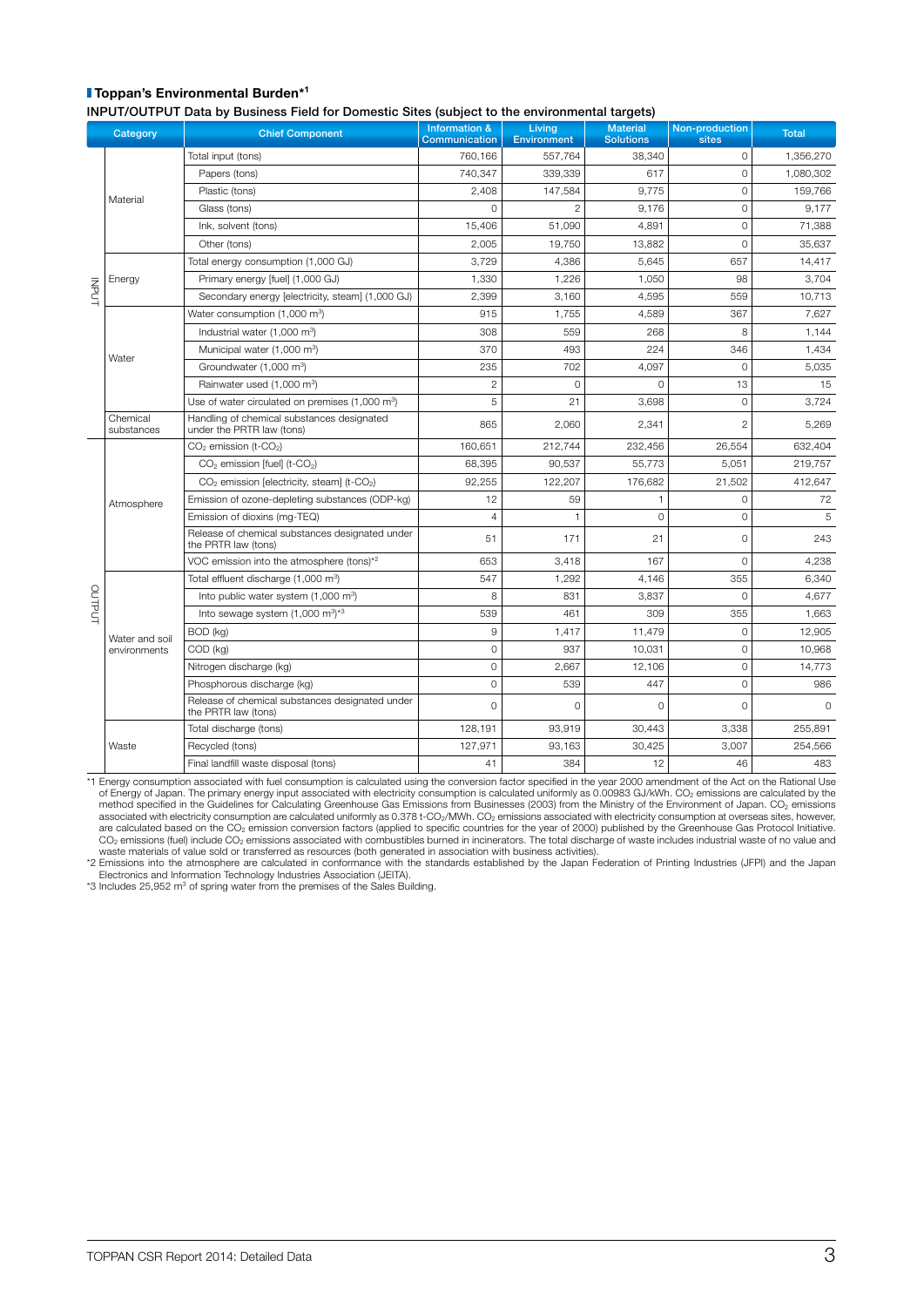|        | Category               | <b>Chief Component</b>                                                  | <b>Information &amp;</b><br><b>Communication</b> | Living<br><b>Environment</b> | <b>Material</b><br><b>Solutions</b> | Non-production<br>sites | <b>Total</b> |
|--------|------------------------|-------------------------------------------------------------------------|--------------------------------------------------|------------------------------|-------------------------------------|-------------------------|--------------|
|        |                        | Total input (tons)                                                      | 519,437                                          | 78,713                       | 475                                 | $\Omega$                | 598,625      |
|        |                        | Papers (tons)                                                           | 505.826                                          | 4.606                        | 9                                   | $\Omega$                | 510,441      |
|        |                        | Plastic (tons)                                                          | 3,420                                            | 71,367                       | 43                                  | $\mathbf 0$             | 74,830       |
|        | Material               | Glass (tons)                                                            | $\Omega$                                         | $\Omega$                     | 71                                  | $\Omega$                | 71           |
|        |                        | Ink, solvent (tons)                                                     | 7.810                                            | 1.867                        | $\Omega$                            | $\Omega$                | 9.677        |
|        |                        | Other (tons)                                                            | 2,380                                            | 874                          | 352                                 | $\mathbf 0$             | 3,606        |
|        |                        | Total energy consumption (1,000 GJ)                                     | 2,309                                            | 730                          | 406                                 | $\mathbf 0$             | 3,445        |
|        | Energy                 | Primary energy [fuel] (1,000 GJ)                                        | 214                                              | 80                           | 47                                  | $\Omega$                | 341          |
| INPUT  |                        | Secondary energy [electricity, steam] (1,000 GJ)                        | 2,095                                            | 650                          | 359                                 | $\mathbf 0$             | 3,105        |
|        |                        | Water consumption (1,000 m <sup>3</sup> )                               | 1.540                                            | 72                           | 857                                 | 33                      | 2,502        |
|        |                        | Industrial water (1,000 m <sup>3</sup> )                                | 27                                               | $\overline{0}$               | $\Omega$                            | $\Omega$                | 27           |
|        |                        | Municipal water (1,000 m <sup>3</sup> )                                 | 244                                              | 72                           | 15                                  | 33                      | 364          |
|        | Water                  | Groundwater (1,000 m <sup>3</sup> )                                     | 1,257                                            | $\overline{0}$               | 842                                 | $\mathbf 0$             | 2,099        |
|        |                        | Rainwater used (1,000 m <sup>3</sup> )                                  | 11                                               | $\overline{O}$               | $\Omega$                            | $\Omega$                | 11           |
|        |                        | Use of water circulated on premises (1,000 m <sup>3</sup> )             | $\Omega$                                         | $\Omega$                     | 20                                  | $\Omega$                | 20           |
|        | Chemical<br>substances | Handling of chemical substances designated<br>under the PRTR law (tons) | 8                                                | 43                           | 44                                  | $\mathbf 0$             | 95           |
|        |                        | $CO2$ emission (t- $CO2$ )                                              | 92,413                                           | 29,172                       | 17,082                              | 0                       | 138,666      |
|        |                        | CO <sub>2</sub> emission [fuel] (t-CO <sub>2</sub> )                    | 11,850                                           | 4,167                        | 3,282                               | $\Omega$                | 19,298       |
|        |                        | CO <sub>2</sub> emission [electricity, steam] (t-CO <sub>2</sub> )      | 80,563                                           | 25,005                       | 13,800                              | $\mathbf 0$             | 119,368      |
|        | Atmosphere             | Emission of ozone-depleting substances (ODP-kg)                         | 9                                                | 0                            | $\circ$                             | $\mathbf 0$             | 9            |
|        |                        | Emission of dioxins (mg-TEQ)                                            | $\circ$                                          | $\Omega$                     | $\Omega$                            | $\Omega$                | $\Omega$     |
|        |                        | Release of chemical substances designated under<br>the PRTR law (tons)  | $\Omega$                                         | 1                            | $\Omega$                            | $\Omega$                | $\mathbf{1}$ |
|        |                        | VOC emission into the atmosphere (tons)                                 | 542                                              | 809                          | $\overline{2}$                      | $\Omega$                | 1,353        |
|        |                        | Total effluent discharge (1,000 m <sup>3</sup> )                        | 958                                              | 52                           | 784                                 | 28                      | 1,822        |
| OUTPUT |                        | Into public water system (1,000 m <sup>3</sup> )                        | 775                                              | 31                           | 782                                 | $\overline{4}$          | 1,591        |
|        |                        | Into sewage system (1,000 m <sup>3</sup> )                              | 184                                              | 21                           | $\overline{2}$                      | 24                      | 231          |
|        | Water and soil         | BOD (kg)                                                                | 486                                              | 123                          | 3,518                               | $\Omega$                | 4,127        |
|        | environments           | COD (kg)                                                                | 1,174                                            | $\overline{0}$               | $\Omega$                            | 68                      | 1,243        |
|        |                        | Nitrogen discharge (kg)                                                 | 172                                              | $\Omega$                     | $\Omega$                            | $\Omega$                | 172          |
|        |                        | Phosphorous discharge (kg)                                              | 3                                                | 0                            | $\circ$                             | $\Omega$                | 3            |
|        |                        | Release of chemical substances designated under<br>the PRTR law (tons)  | $\Omega$                                         | $\Omega$                     | 1                                   | $\Omega$                | $\mathbf{1}$ |
|        |                        | Total discharge (tons)                                                  | 58,092                                           | 11,909                       | 775                                 | 1,096                   | 71,872       |
|        | Waste                  | Recycled (tons)                                                         | 56,500                                           | 11,475                       | 738                                 | 1,096                   | 69,809       |
|        |                        | Final landfill waste disposal (tons)                                    | 44                                               | 25                           | $\mathbf{1}$                        | $\overline{0}$          | 70           |

## INPUT/OUTPUT Data by Business Field for Domestic Sites (not subject to the environmental targets)

## INPUT/OUTPUT Data by Business Field for Overseas Sites (not subject to the environmental targets)

|               | Category                       | <b>Chief Component</b>                                             | Information &<br>Communication | Living<br><b>Environment</b> | <b>Material</b><br><b>Solutions</b> | Non-production<br>sites  | <b>Total</b> |
|---------------|--------------------------------|--------------------------------------------------------------------|--------------------------------|------------------------------|-------------------------------------|--------------------------|--------------|
|               |                                | Total input (tons)                                                 | 384,548                        | 44,161                       | 13,664                              |                          | 442,373      |
|               |                                | Papers (tons)                                                      | 372,052                        | 28,978                       | 19                                  | $\overline{\phantom{0}}$ | 401,049      |
|               | Material                       | Plastic (tons)                                                     | 1,235                          | 3,468                        | $\overline{7}$                      | $\overline{\phantom{0}}$ | 4,709        |
|               |                                | Glass (tons)                                                       | 3                              | O                            | 6,883                               |                          | 6,885        |
|               |                                | Ink, solvent (tons)                                                | 5,796                          | 10,839                       | 1,603                               | -                        | 18,239       |
|               |                                | Other (tons)                                                       | 5,462                          | 877                          | 5,152                               | $\overline{\phantom{0}}$ | 11,491       |
| <b>INPUT</b>  |                                | Total energy consumption (1,000 GJ)                                | 1,225                          | 784                          | 2,939                               | $\overline{\phantom{0}}$ | 4,949        |
|               | Energy                         | Primary energy [fuel] (1,000 GJ)                                   | 142                            | 353                          | 128                                 |                          | 623          |
|               |                                | Secondary energy [electricity, steam] (1,000 GJ)                   | 1.083                          | 432                          | 2,811                               | $\overline{\phantom{0}}$ | 4,325        |
|               |                                | Water consumption (1,000 m <sup>3</sup> )                          | 1.029                          | 104                          | 1,982                               |                          | 3,116        |
|               | Water                          | Municipal water (1,000 m <sup>3</sup> )                            | 1.008                          | 104                          | 1,928                               |                          | 3,040        |
|               |                                | Groundwater (1,000 m <sup>3</sup> )                                | 21                             | $\overline{0}$               | 54                                  |                          | 76           |
|               |                                | Rainwater used (1,000 m <sup>3</sup> )                             | $\Omega$                       | 0                            | $\Omega$                            | -                        | $\Omega$     |
|               |                                | CO <sub>2</sub> emission (t-CO <sub>2</sub> )                      | 93,060                         | 47,911                       | 184,688                             | $\overline{\phantom{0}}$ | 325,659      |
|               | Atmosphere                     | CO <sub>2</sub> emission [fuel] (t-CO <sub>2</sub> )               | 8,932                          | 20,240                       | 7,651                               | $\overline{\phantom{0}}$ | 36,823       |
|               |                                | CO <sub>2</sub> emission [electricity, steam] (t-CO <sub>2</sub> ) | 84,128                         | 27,672                       | 177,036                             | $\overline{\phantom{0}}$ | 288,836      |
|               |                                | Emission of ozone-depleting substances (ODP-kg)                    | $\Omega$                       | 0                            | 26                                  |                          | 26           |
|               |                                | Total effluent discharge (1,000 m <sup>3</sup> )                   | 923                            | 73                           | 1,623                               |                          | 2,619        |
|               |                                | Into public water system (1,000 m <sup>3</sup> )                   | 102                            | 0                            | 178                                 | -                        | 280          |
|               |                                | Into sewage system (1,000 m <sup>3</sup> )                         | 821                            | 73                           | 1,445                               |                          | 2,339        |
| <b>OUTPUT</b> | Water and soil<br>environments | BOD (kg)                                                           | <sup>0</sup>                   | 0                            | 708                                 |                          | 708          |
|               |                                | COD (kg)                                                           | 993                            | $\overline{0}$               | 2,560                               | $\overline{\phantom{0}}$ | 3,553        |
|               |                                | Nitrogen discharge (kg)                                            | 143                            | 0                            | 49                                  |                          | 192          |
|               |                                | Phosphorous discharge (kg)                                         | $\Omega$                       | 0                            | $\Omega$                            | -                        | $\Omega$     |
|               |                                | Total discharge (tons)                                             | 61.182                         | 12,089                       | 4.784                               | -                        | 78,055       |
|               | Waste                          | Recycled (tons)                                                    | 59,226                         | 9,098                        | 4,464                               |                          | 72,788       |
|               |                                | Final landfill waste disposal (tons)                               | 1.956                          | 2.991                        | 320                                 | $\overline{\phantom{0}}$ | 5,267        |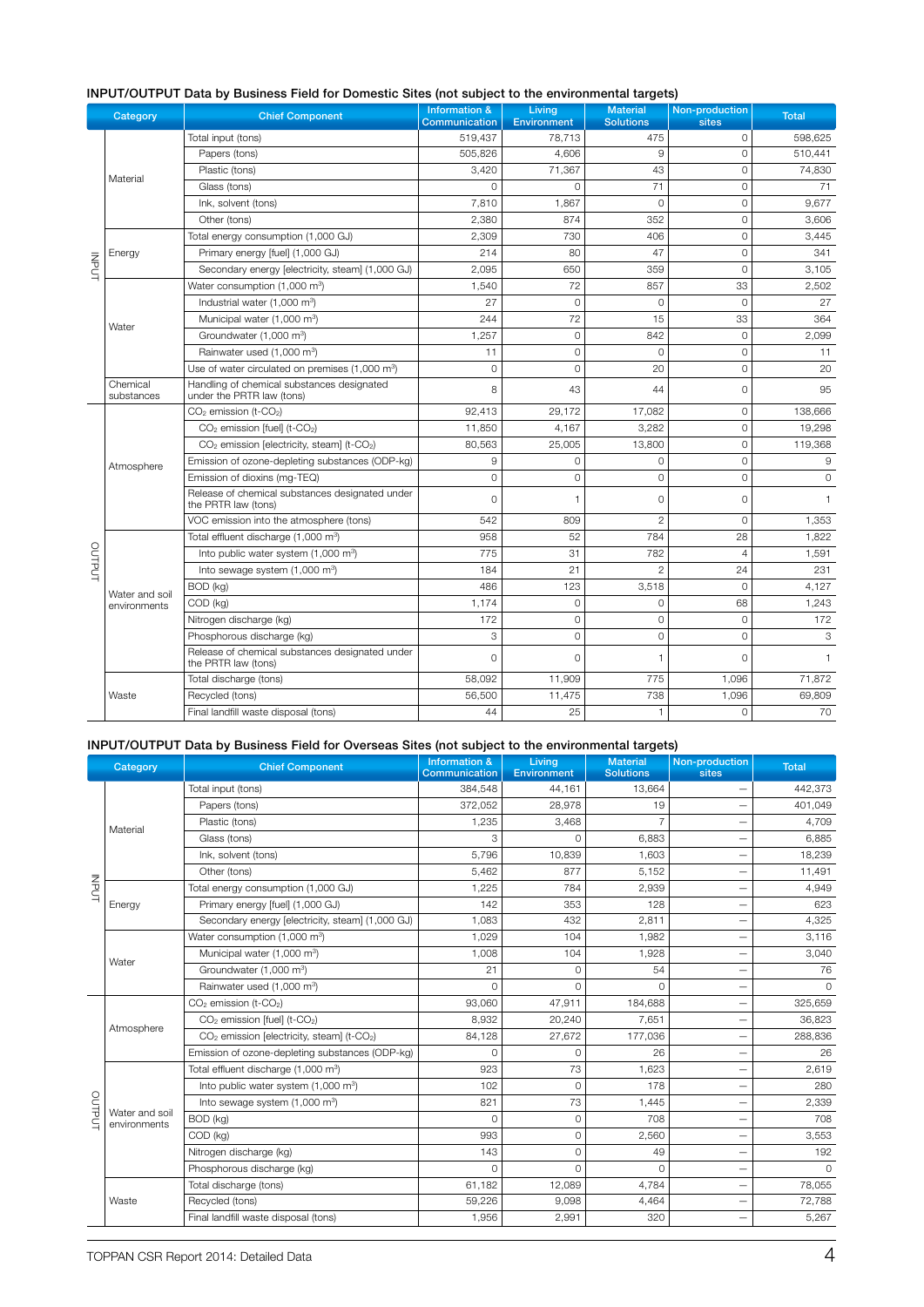#### Environmental Impact and Environmental Efficiency\*1



\*1 The value in fiscal 2006 = 100 (baseline); Recalculated with non-production sites excluded. \*2 Net sales / environmental impact

#### **Environmental Management Activities** ISO 14001 Certification (69 systems at 132 sites, as of March 31, 2014)

n ISO 14001 Certificates Obtained at Toppan Printing Co., Ltd. and Domestic Manufacturing Subsidiaries (subject to the environmental targets)

| <b>Operational Site</b><br>(Division or Manufacturing Subsidiary)                                                                            | Registrar            | Registration<br><b>Date</b> |
|----------------------------------------------------------------------------------------------------------------------------------------------|----------------------|-----------------------------|
| Material Solutions Division                                                                                                                  | JQA                  | Jul. 1998                   |
| Toppan Cosmo, Inc. [Kashiwa Plant and Satte Plant<br>of Toppan Decor Products Inc.]                                                          | <b>ASR</b>           | Mar. 2000                   |
| Akihabara Office (Living Environment Division)                                                                                               | JQA                  | Mar. 2001                   |
| Tokyo-based sites (Information and Communication<br>Manufacturing Subdivision)                                                               | SAI<br><b>GLOBAL</b> | Feb. 2002                   |
| Fukusaki Plant [including Toppan Packs Co., Ltd. and<br>Wakayama Plant of Toppan Plastic Co., Ltd.] (Toppan<br>Packaging Products Co., Ltd.) | <b>JQA</b>           | Jul. 2002                   |
| Takino Plants (Information and Communication<br>Division, Living Environment Division)                                                       | <b>JQA</b>           | Oct. 2002                   |
| Nishigaoka Site [including Kawaguchi transport<br>department] (Toppan Logistics Co., Ltd.)                                                   | ICL                  | Oct. 2002                   |
| Gunma Plant (Toppan Packaging Products Co., Ltd.)                                                                                            | <b>JQA</b>           | Jul. 2003                   |
| Asaka Plant                                                                                                                                  | SAI<br><b>GLOBAL</b> | Dec. 2003                   |
| Mito Plant (Toppan Prosprint Co., Ltd.)                                                                                                      | <b>JSA</b>           | Jan. 2004                   |
| Saitama Plant, Miyagi Plant, Sano Plant<br>(Toppan Containers Co., Ltd.)                                                                     | <b>JQA</b>           | Apr. 2004                   |
| Chugoku & Shikoku Subdivision [including Fukuyama Plant<br>of Toppan Joho Kako Co., Ltd. and Hiroshima Office]                               | ICL                  | Oct. 2004                   |
| Nishinihon Division                                                                                                                          | <b>JQA</b>           | Nov. 2004                   |
| Higashinihon Division                                                                                                                        | ICL                  | Mar. 2005                   |
| Koto Plant (Toppan Prosprint Co., Ltd.)                                                                                                      | <b>JQA</b>           | Mar. 2005                   |
| Toppan Technical Research Institute                                                                                                          | <b>JQA</b>           | May 2005                    |
| Sapporo Plant, Chitose Plant (Hokkaido Subdivision)                                                                                          | ICL                  | Jun. 2005                   |
| Satte Plant [including Koshigaya Plant]<br>(Toppan Plastic Co., Ltd.)                                                                        | SAI<br><b>GLOBAL</b> | Dec. 2006                   |
| Ranzan Plant, Kyushu Plant (Toppan Packaging<br>Service Co., Ltd.)                                                                           | JQA                  | Feb. 2007                   |
| Sagamihara Plant<br>(Toppan Packaging Products Co., Ltd.)                                                                                    | SAI<br><b>GLOBAL</b> | Mar. 2007                   |
| Saga Plant (Toppan Plastic Co., Ltd.)                                                                                                        | ICL                  | Nov. 2007                   |
| Fukuoka Plant (Toppan Packaging Products Co., Ltd.)                                                                                          | ICL                  | Oct. 2008                   |
| Head office, Kansai branch<br>(Toppan Techno Co., Ltd.)                                                                                      | SAI<br><b>GLOBAL</b> | Mar. 2009                   |
| Sodegaura Beverage Plant<br>(Toppan Packaging Service Co., Ltd.)                                                                             | SAI<br><b>GLOBAL</b> | Apr. 2009                   |
| Fukuoka Plant<br>(Toppan Communication Products Co., Ltd.)                                                                                   | ICL                  | Oct. 2009                   |
| Fukaya Plant [including Satte Site]<br>(Toppan Functional Products Co., Ltd.)                                                                | JQA                  | Mar. 2010                   |
| Nagoya Plant (Chubu Division)                                                                                                                | JQA                  | Dec. 2010                   |
| Mikkabi Site (Toppan Packs Co., Ltd.)                                                                                                        | SAI<br><b>GLOBAL</b> | Nov. 2010                   |
| Tamana Plant (Toppan Packs Co., Ltd.)                                                                                                        | ICL                  | Mar. 2012                   |
| Matsuzaka Plant<br>(Toppan Packaging Products Co., Ltd.)                                                                                     | JQA                  | Mar. 2012                   |
| Itami Plant (Toppan Packaging Products Co., Ltd.)                                                                                            | <b>JQA</b>           | Sep. 2012                   |

■ ISO 14001 Certificates Obtained at Domestic Subsidiaries (not subject to the environmental targets)

| <b>Operational Site (Group Company)</b>                                                    | Registrar   | Registration<br><b>Date</b> |
|--------------------------------------------------------------------------------------------|-------------|-----------------------------|
| Total Media Development Institute Co., Ltd.                                                | JSA.        | Mar. 2001                   |
| Head office, Saitama Plant (Livretech Co., Ltd.)                                           | <b>ACCA</b> | Jul. 2001                   |
| Fukushima Plant [including Takino Plant, Sagamihara<br>Plant] (Toppan TDK Label Co., Ltd.) | <b>JQA</b>  | Nov. 2001                   |
| R&D Center (Toppan Forms Co., Ltd.)                                                        | ACI.        | Mar. 2004                   |
| Toppan Forms Tokai Co., Ltd.                                                               | <b>JQA</b>  | Aug. 2004                   |
| Toppan Forms Kansai Co., Ltd.                                                              | <b>JQA</b>  | Apr. 2007                   |
| Toppan Forms Nishinihon Co., Ltd.                                                          | <b>JQA</b>  | Jan. 2005                   |
| Hino Plant (Toppan Media Printec Tokyo Co., Ltd.)                                          | JSA.        | Nov. 2005                   |
| Zama Plant (Toppan Media Printec Tokyo Co., Ltd.)                                          | <b>JACO</b> | Sep 2009                    |
| Kansai Tosho Printing Co., Ltd.                                                            | <b>JQA</b>  | Jun. 2005                   |
| Tosho Printing Co., Ltd.                                                                   | <b>JQA</b>  | May 2003                    |
| Head office, Kochi Plant (Ortus Technology Co., Ltd.)                                      | <b>JQA</b>  | Feb. 2008                   |
| Toppan Forms (Sanyo) Co., Ltd.                                                             | <b>JQA</b>  | Oct. 2009                   |
| Gunma Plant (Tamapoly Co., Ltd.)                                                           | <b>JQA</b>  | Feb. 2011                   |
| Toppan Forms Central Products Co., Ltd.                                                    | <b>JQA</b>  | Sep. 2011                   |
| Mita Plant (Tamapoly Co., Ltd.)                                                            | <b>JQA</b>  | Jan. 2012                   |
| Tokyo Logistics Co., Ltd.                                                                  | JIA-QA      | Aug. 2010                   |

■ISO 14001 Certificates Obtained at Overseas Subsidiaries (not subject to the environmental targets)

| <b>Group Company</b>                                                                               | Registrar    | <b>Registration</b><br><b>Date</b> |
|----------------------------------------------------------------------------------------------------|--------------|------------------------------------|
| Toppan Photomasks France SAS                                                                       | <b>LRQA</b>  | Oct. 2000                          |
| Toppan Photomasks, Inc. [Santa Clara, Round Rock]                                                  | <b>LRQA</b>  | Nov. 2001                          |
| Siam Toppan Packaging Co., Ltd.                                                                    | <b>MASCI</b> | Apr. 2002                          |
| Toppan Printing Co., (H.K.) Ltd.                                                                   | <b>DNV</b>   | May 2002                           |
| Toppan Chunghwa Electronics Co., Ltd.                                                              | SGS          | Oct. 2003                          |
| Toppan Photomasks Germany GmbH                                                                     | <b>LRQA</b>  | Oct. 2004                          |
| Toppan CFI (Taiwan) Co., Ltd.                                                                      | SGS          | Nov. 2004                          |
| Kaohsiung Plant of Toppan CFI (Taiwan) Co., Ltd.                                                   | SGS          | Nov. 2010                          |
| P.T. Indonesia Toppan Printing                                                                     | <b>LRQA</b>  | Nov. 2004                          |
| Toppan Photomasks Korea Limited<br>Toppan Photomasks Co., Ltd. Shanghai                            | <b>LRQA</b>  | Feb. 2005                          |
| Toppan SMIC Electronics (Shanghai) Co., Ltd.                                                       | <b>BSI</b>   | Feb. 2007                          |
| Toppan Leefung Printing (Shanghai) Co., Ltd.                                                       | CCCI         | Apr. 2007                          |
| Toppan Yau Yue Paper Products (Shenzhen) Co., Ltd.                                                 | SGS          | Nov. 2007                          |
| Shanghai Toppan Printing Co., Ltd.                                                                 | <b>NQA</b>   | Jul. 2008                          |
| Toppan Leefung Changcheng Printing (Beijing) Co., Ltd.                                             | <b>7DHY</b>  | Nov. 2009                          |
| Toppan Yau Yue Paper Products (Dongguan) Co., Ltd.                                                 | <b>MIC</b>   | Jan. 2009                          |
| Toppan Leefung Printing Limited (H.K.)<br>Toppan Leefung Packaging & Printing (Dongguan) Co., Ltd. | CNAS         | Mar. 2009                          |
| Toppan Excel Printing (Guangzhou) Company Limited                                                  | <b>CTC</b>   | May 2009                           |
| Toppan Excel Printing (Meizhou) Co., Ltd.                                                          | CQC          | Sep. 2013                          |
| Toppan Security Printing Pte. Ltd.                                                                 | <b>TUV</b>   | Aug. 2010                          |
| Toppan Yau Yue Packaging (Shenzhen) Co., Ltd.                                                      | SGS          | May 2012                           |
| Toppan Leefung Printing (Shenzhen) Co., Ltd.                                                       | SGS          | May 2012                           |

#### Fiscal 2013 Results of Environmental Education

| <b>Training</b>                                           | <b>Number of Trainees</b> |
|-----------------------------------------------------------|---------------------------|
| New employee training: General environmental<br>education | 259                       |
| E-learning: Group-wide EMS education for fiscal 2013      | 21.388                    |
| Toppan Business School (4 courses)                        | 69                        |
| Toppan Challenge School (14 courses)                      | 86                        |
| Internal environmental auditor training program           | 91                        |

Numbers of Internal Environmental Audits and Issues in Need of Improvement

| Domestic sites audited                                        | 69 sites   |
|---------------------------------------------------------------|------------|
| Issues in need of improvement<br>identified at domestic sites | 241 issues |
| <b>Domestic sites reviewed</b>                                | 4 sites    |
| Overseas sites audited                                        | 2 sites    |
| Issues in need of improvement<br>identified at overseas sites | 17 issues  |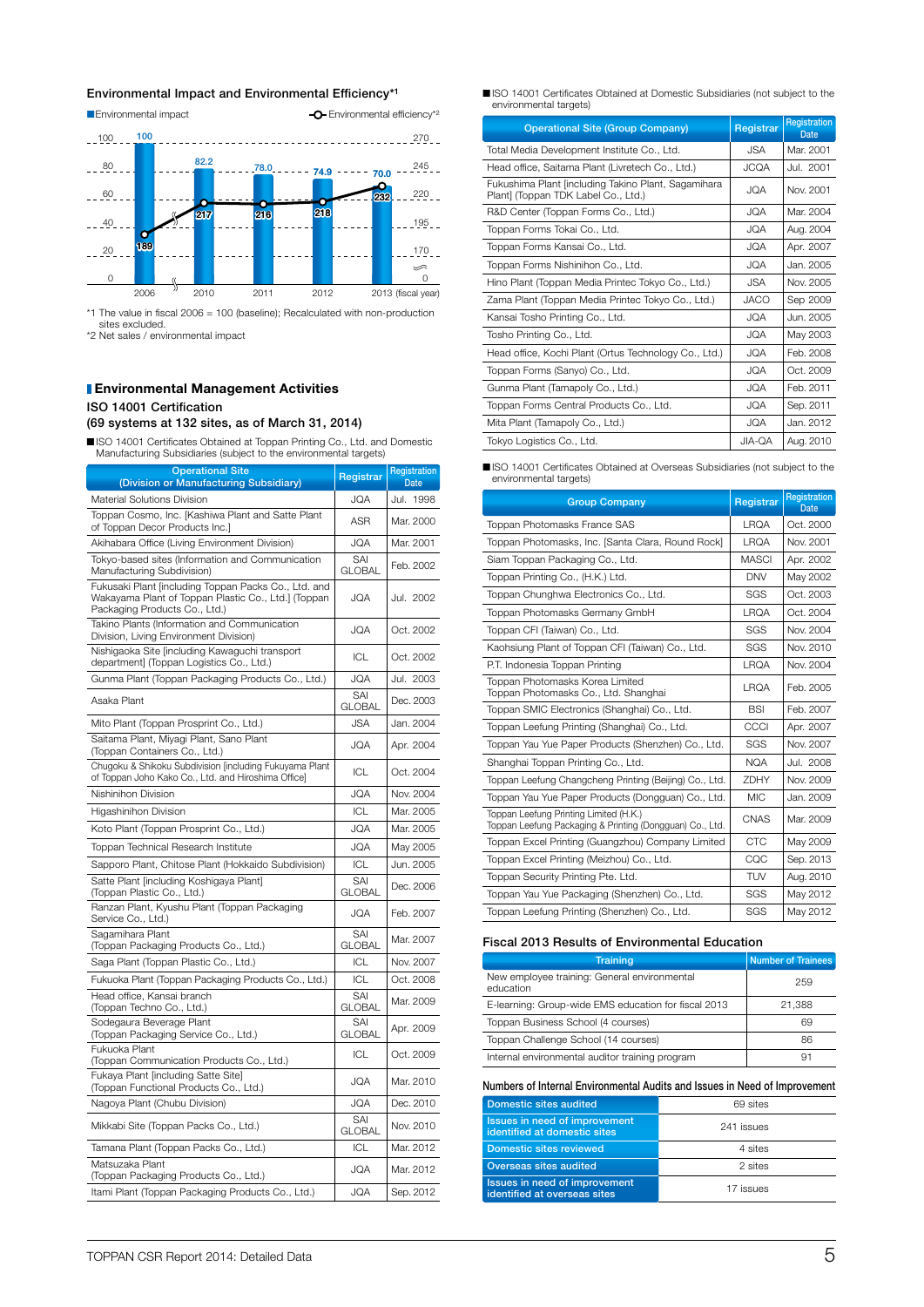#### Mitigating Global Warming

Greenhouse Gas Emissions across the Entire Value Chain



| <b>Emissions Type</b>           |                                                                                                                                          |  |  |  |
|---------------------------------|------------------------------------------------------------------------------------------------------------------------------------------|--|--|--|
| Direct emissions<br>(Scope 1)   | Direct emissions from industrial processes or fuels consumed at the reporting company                                                    |  |  |  |
| Indirect emissions<br>(Scope 2) | Indirect emissions associated with the consumption of electricity, heating, or cooling<br>purchased or acquired by the reporting company |  |  |  |

| <b>Calculation Method</b><br>Indirect Emissions Not Included in Scope 2 (Scope 3) |                                                                                |                                                                                                                                                                                                                                                                                             |                                                                                                                                                                            |                                                  |
|-----------------------------------------------------------------------------------|--------------------------------------------------------------------------------|---------------------------------------------------------------------------------------------------------------------------------------------------------------------------------------------------------------------------------------------------------------------------------------------|----------------------------------------------------------------------------------------------------------------------------------------------------------------------------|--------------------------------------------------|
|                                                                                   |                                                                                |                                                                                                                                                                                                                                                                                             | <b>Activity Quantity</b>                                                                                                                                                   | <b>Basic Unit from</b>                           |
| Category 1                                                                        | Purchased goods and<br>services                                                | Emissions associated with activities up to the point of the production<br>of raw materials, components, goods, sales-related materials, or the<br>like purchased or acquired by the reporting company                                                                                       | Materials purchased or acquired<br>(by weight)                                                                                                                             | $CFP-DB*1$                                       |
| Category 2                                                                        | Capital goods                                                                  | Emissions that occur during the construction or production of<br>capital goods purchased or acquired by the reporting company                                                                                                                                                               | Capital investments in equipment by<br>business field                                                                                                                      | $MOE-DB*2$                                       |
| Category 3                                                                        | Fuel- and energy-related<br>activities (not included in<br>scope 1 or scope 2) | Emissions associated with the procurement of fuels supplied by entities<br>outside the reporting company or fuels necessary for the generation, etc.<br>of electricity, heating, cooling, etc. consumed by the reporting company                                                            | 1. Electricity, steam consumption<br>2. Fuel consumption                                                                                                                   | 1. MOF-DB<br>2. CFP-DB                           |
| Category 4                                                                        | Upstream transportation<br>and distribution                                    | Emissions associated with logistics up to the point of the arrival of<br>incoming raw materials, components, goods, sales-related<br>materials, or the like purchased or acquired by the reporting<br>company; transportation and distribution of products sold by the<br>reporting company | 1. Freight ton-kilometers as a<br>designated shipper classified under<br>the Energy Saving Act of Japan<br>2. Estimated freight ton-kilometers<br>of procurement logistics | 1. Energy<br>Saving Act<br>of Japan<br>2. CFP-DB |
| Category 5                                                                        | Waste generated in<br>operations                                               | Emissions associated with the transportation and treatment of<br>waste generated at the reporting company                                                                                                                                                                                   | Waste discharge by type                                                                                                                                                    | MOE-DB                                           |
| Category 6                                                                        | <b>Business travel</b>                                                         | Emissions associated with business trips by employees                                                                                                                                                                                                                                       | Business travel expenses by<br>transport mode                                                                                                                              | MOE-DB                                           |
| Category 7                                                                        | Employee commuting                                                             | Emissions associated with the transportation of employees<br>between their homes and worksites                                                                                                                                                                                              | Commuter fares or petrol costs                                                                                                                                             | MOE-DB                                           |
| Category 8                                                                        | Upstream leased assets                                                         | Emissions associated with the operation of assets leased by the<br>reporting company (lessee), excluding scope 1 and scope 2 emissions                                                                                                                                                      | Electricity and gas consumed at<br>tenant premises                                                                                                                         | <b>Emission factors</b><br>by company            |
| Category 9                                                                        | Downstream transportation<br>and distribution                                  | Emissions associated with the transportation, storage, loading,<br>and retail of sold products after delivery to customers                                                                                                                                                                  | Estimated freight ton-kilometers by<br>product                                                                                                                             | CFP-DB                                           |
| Category 10                                                                       | Processing of sold<br>products                                                 | Emissions associated with the processing of sold intermediate<br>products by downstream companies                                                                                                                                                                                           | Excluded from calculation because there are no scenarios or<br>units that apply universally to Toppan's diversified products                                               |                                                  |
| Category 11                                                                       | Use of sold products                                                           | Emissions associated with the end use of sold products by users<br>(consumers, downstream companies)                                                                                                                                                                                        | Not applicable                                                                                                                                                             |                                                  |
| Category 12                                                                       | End-of-life treatment of<br>sold products                                      | Emissions associated with the transportation and treatment of<br>sold products at the end of their life by users (consumers,<br>downstream companies)                                                                                                                                       | Waste disposal by product<br>(estimated)                                                                                                                                   | CFP-DB                                           |
| Category 13                                                                       | Downstream leased assets                                                       | Emissions associated with the operation of assets owned by the<br>reporting company (lessor)                                                                                                                                                                                                | Not applicable                                                                                                                                                             |                                                  |
| Category 14                                                                       | Franchises                                                                     | Emissions from franchise members                                                                                                                                                                                                                                                            | Not applicable                                                                                                                                                             |                                                  |
| Category 15                                                                       | Investments                                                                    | Emissions related to the operation of investments                                                                                                                                                                                                                                           | Excluded from calculation                                                                                                                                                  |                                                  |

Notes: Toppan calculates its scope 3 emissions for categories 1–9 and 12.

IThe calculation boundary covers Toppan Printing Co., Ltd. and 18 domestic manufacturing subsidiaries subject to the Company's environmental targets. IFor "freight ton-kilometers as a designated shipper classified under the Energy Saving Act of Japan" in category 4, "business travel" in category 6, and "employee commuting" in category 7, Toppan has estimated total values across the calculation boundary in terms of the proportion of production volumes or employee<br>numbers based on the values counted for organizations whose activitie

\*1 CFP-DB: Standard database (ver. 1.01) of the Japan Environmental Management Association for Industry (JEMAI) CFP Communication Program

\*2 MOE-DB: Emission unit database for calculating the greenhouse gas emissions, etc. of organizations throughout the supply chain (ver. 2.0) from the Ministry of the Environment (MOE) of Japan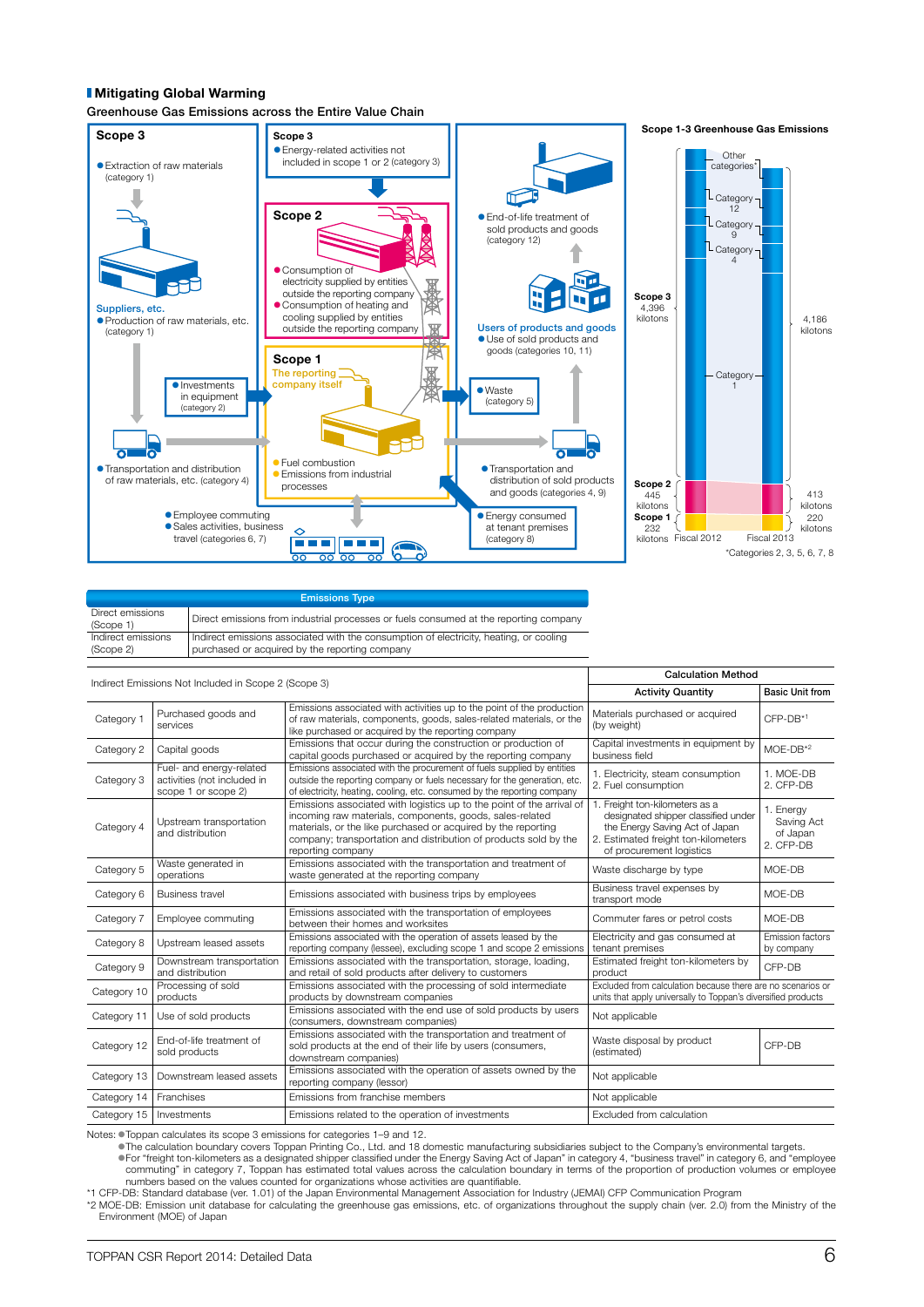### Mitigation of Global Warming through the Development of Energy-saving Measures

|                                                                                                                                                                                                                                                                                                                                                                                                                                                                                                                                                                                                                                                                                                      | Main Measure in Fiscal 2013                                                    | <b>Reduction Result</b><br>$(t$ -CO <sub>2</sub> /year) | <b>Main Plan for Fiscal 2014</b>                                                                  | <b>Reduction Target</b><br>$(t$ -CO <sub>2</sub> /year) |
|------------------------------------------------------------------------------------------------------------------------------------------------------------------------------------------------------------------------------------------------------------------------------------------------------------------------------------------------------------------------------------------------------------------------------------------------------------------------------------------------------------------------------------------------------------------------------------------------------------------------------------------------------------------------------------------------------|--------------------------------------------------------------------------------|---------------------------------------------------------|---------------------------------------------------------------------------------------------------|---------------------------------------------------------|
| Information &                                                                                                                                                                                                                                                                                                                                                                                                                                                                                                                                                                                                                                                                                        | Kawaguchi: Lowered the preset furnace<br>temperature for deodorizing equipment |                                                         | Asaka Securities Printing: Replace absorption<br>refrigerating machines with module chillers      | $-165$                                                  |
| $-134$<br>Communication<br>Itabashi: Used free cooling systems to replace<br>turbo refrigerating machines<br>Sagamihara: Replaced existing compressors with<br>high-efficiency alternatives<br>forming machines<br>$-210$<br>Living Environment<br>Fukusaki: Replaced existing packaged air<br>conditioners with high-efficiency alternatives<br>efficiency alternatives<br>pumps<br>Shiga, Mie [Kameyama]: Applied inverter control<br>$-188$<br><b>Material Solutions</b><br>for cold/warm-water pumps<br>high-efficiency alternatives<br>Toppan Technical Research Institute: Controlled<br>Non-production<br>$-39$<br>the number of pumps in operation; controlled the<br>sites<br>variable flow | Sendai: Introduce one-fluid humidifiers                                        |                                                         |                                                                                                   |                                                         |
|                                                                                                                                                                                                                                                                                                                                                                                                                                                                                                                                                                                                                                                                                                      |                                                                                |                                                         | Toppan Plastic Wakayama, Matsuzaka: Install<br>insulating jackets to heat-radiating areas on      | $-229$                                                  |
|                                                                                                                                                                                                                                                                                                                                                                                                                                                                                                                                                                                                                                                                                                      |                                                                                |                                                         | Toppan Containers Saitama: Insulate steam<br>piping and replace existing traps with high-         |                                                         |
|                                                                                                                                                                                                                                                                                                                                                                                                                                                                                                                                                                                                                                                                                                      |                                                                                |                                                         | Shiga: Apply inverter control for cold-water                                                      | $-247$                                                  |
|                                                                                                                                                                                                                                                                                                                                                                                                                                                                                                                                                                                                                                                                                                      |                                                                                | Satte: Replace existing compressors with                |                                                                                                   |                                                         |
|                                                                                                                                                                                                                                                                                                                                                                                                                                                                                                                                                                                                                                                                                                      |                                                                                |                                                         | Toppan Technical Research Institute: Establish<br>automatic energy-saving controls in clean rooms | $-14$                                                   |
| Total                                                                                                                                                                                                                                                                                                                                                                                                                                                                                                                                                                                                                                                                                                |                                                                                | $-571$                                                  |                                                                                                   | $-655$                                                  |

#### Energy Consumption



#### Electricity Consumption



#### Kerosene Consumption

(kL)

 $6,000$ 



#### Ratios by Energy Type (in terms of calorific value)



#### Natural Gas Consumption

 $(1,000 \text{ Nm}^3)$ 



Fuel Efficiency of Vehicles Owned by Toppan Logistics (km/L)

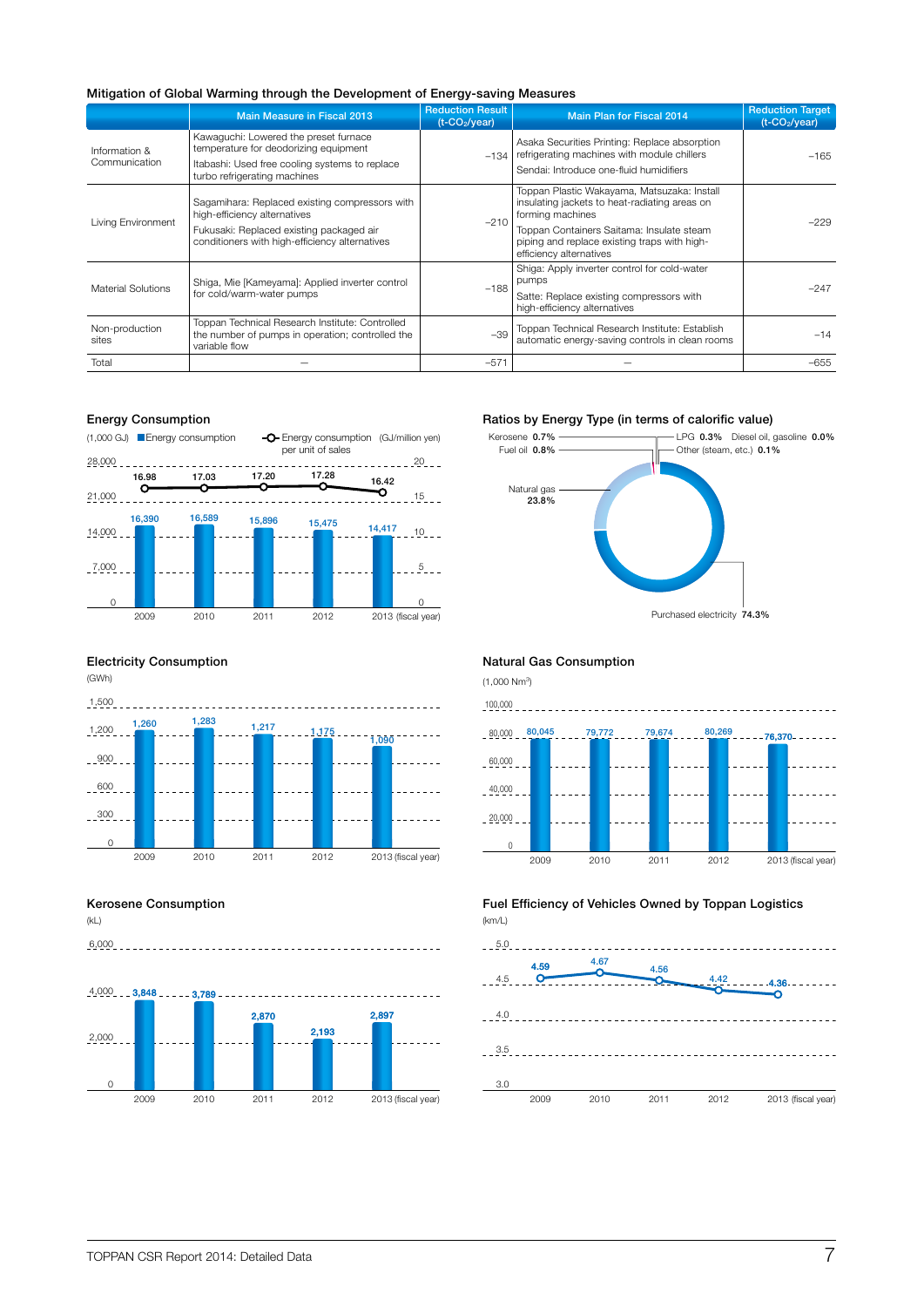#### Ratios of Greenhouse Gas Emissions by Type (in tons of CO<sub>2</sub> equivalent)

| <b>Fiscal Year</b> | $\sim$<br>برير | 52<br>۾ ات | $N_2O$ | $\sim$ 1.1<br>∪Π4 | Total                      |
|--------------------|----------------|------------|--------|-------------------|----------------------------|
| 2013               | 99.73%         | 0.03%      | 0.22%  | 0.02%             | ,099,758 t-CO <sub>2</sub> |

#### Ratios of Greenhouse Gas Emissions by Source (in tons of CO<sub>2</sub> equivalent)

| <b>Fiscal Year</b> | Scope 1                                              |                                        | Scope 2                   | <b>Total</b>                             |  |
|--------------------|------------------------------------------------------|----------------------------------------|---------------------------|------------------------------------------|--|
|                    | <b>Waste Incineration</b><br><b>Fuel Consumption</b> | Electricity, Steam Consumption         |                           |                                          |  |
| 2013               | 22.94%<br>$(252, 244$ t-CO <sub>2</sub> )            | 2.42%<br>$(26,663$ t-CO <sub>2</sub> ) | 74.64%<br>(820,851 t-CO2) | 100%<br>$(1,099,758$ t-CO <sub>2</sub> ) |  |

Notes: Calculated by the method specified in the Guidelines for Calculating Greenhouse Gas Emissions from Businesses (2003) from the Ministry of the Environment and Ministry of Economy, Trade and Industry of Japan.

 $\bullet$  For greenhouse gas (GHG) emissions in fiscal 2013 from domestic sites (both subject to and not subject to the environmental targets) and overseas sites, Toppan<br>calculated emissions of energy-derived CO<sub>2</sub> and other t waste burned in incinerators, and fuel consumed in cogeneration systems).

#### **Building a Recycling-oriented Society**

#### Promotion of Waste Reduction and Recycling

|                           | <b>Main Measure in Fiscal 2013</b>                                                         | <b>Reduction Result</b><br>(tons/year) | Main Plan for Fiscal 2014                                                                           | <b>Reduction Target</b><br>(tons/year) |  |
|---------------------------|--------------------------------------------------------------------------------------------|----------------------------------------|-----------------------------------------------------------------------------------------------------|----------------------------------------|--|
| Information &             | Itabashi: Reduced the discharge of waste liquids<br>through the use of concentrators       | $-245$                                 | Asaka: Increase the recycling of used paper and<br>waste plastics through the separation of waste   |                                        |  |
| Communication             | Takino: Reduced the discharge of waste paper<br>through the reduction of paper loss        |                                        | Takino: Reduce the discharge of waste paper by<br>making paper loss more transparent                | $-182$                                 |  |
|                           | Fukusaki: Recycled aluminum-deposition<br>composite products                               | $-2,399$                               | Fukusaki: Process aluminum-deposition films into<br>valuable resources                              | $-1.014$                               |  |
| Living Environment        | Fukuoka: Recycled waste plastics                                                           |                                        | Sagamihara: Reduce the discharge of waste paper<br>by identifying processes that discharge waste    |                                        |  |
| <b>Material Solutions</b> | Mie: Reduced the discharge of sludge (waste<br>activated carbon)                           | $-134$                                 | Satte: Reduce the volume of waste liquid from<br>aqueous ink using concentrators                    | -609                                   |  |
|                           | Shiga: Recycled sludge                                                                     |                                        | Mie [Kameyama]: Reduce the volume of waste<br>alkali by concentrating it                            |                                        |  |
| Non-production            | Koishikawa Building: Promoted paperless<br>meetings                                        | $-43 $                                 | Shibaura Building: Separate used paper, waste<br>metals, plastics, and other materials for reuse as | $-19$                                  |  |
| sites                     | Shibaura Building: Reduced the discharge of<br>paper waste from copy machines and printers |                                        | valuable resources                                                                                  |                                        |  |
| Total                     |                                                                                            | $-2,821$                               |                                                                                                     | $-1.824$                               |  |

Note: Includes measures to reduce waste discharge per unit of production value, improve the material recycling rate, reduce final landfill waste disposal, and expand the number of certified zero-emission sites.

#### Waste Discharge per Unit of Production Value

(tons/million yen)



#### Fiscal 2013 Results of Waste Discharge and Recycling

| <b>Type of Waste</b> | Waste<br><b>Discharged</b><br>(tons) | Ratio  | Recycling<br>Rate | <b>Primary Reusage</b>        |
|----------------------|--------------------------------------|--------|-------------------|-------------------------------|
| Waste paper          | 192,869                              | 75.4%  | 99.8              | Recycled paper                |
| Waste plastic        | 24,712                               | 9.7%   | 99.2              | Plastic materials,<br>$RPF*1$ |
| Waste acid           | 7,834                                | 3.1%   | 98.4              | Neutralizer                   |
| Sludge               | 6,966                                | 2.7%   | 99.5              | Roadbed materials             |
| Waste oil            | 6,729                                | 2.6%   | 99.4              | Recycled oil, fuel            |
| Waste metal          | 5,963                                | 2.3%   | 99.5              | Metal materials               |
| Waste alkali         | 5,112                                | 2.0%   | 99.3              | Neutralizer                   |
| Waste wood           | 2,675                                | 1.0%   | 99.9              | Chip, paper materials         |
| Cinder               | 1,423                                | 0.6%   | 91.5              | Roadbed materials             |
| Other                | 763                                  | 0.3%   | 51.8              |                               |
| Waste glass          | 590                                  | 0.2%   | 94.4              | Glass materials               |
| Food waste           | 255                                  | 0.1%   | 86.4              | Feed                          |
| Total                | 255,891                              | 100.0% | 99.5              |                               |

\*1 Refuse Paper & Plastic Fuel (RPF): Solid fuel primarily made from refuse paper and plastic waste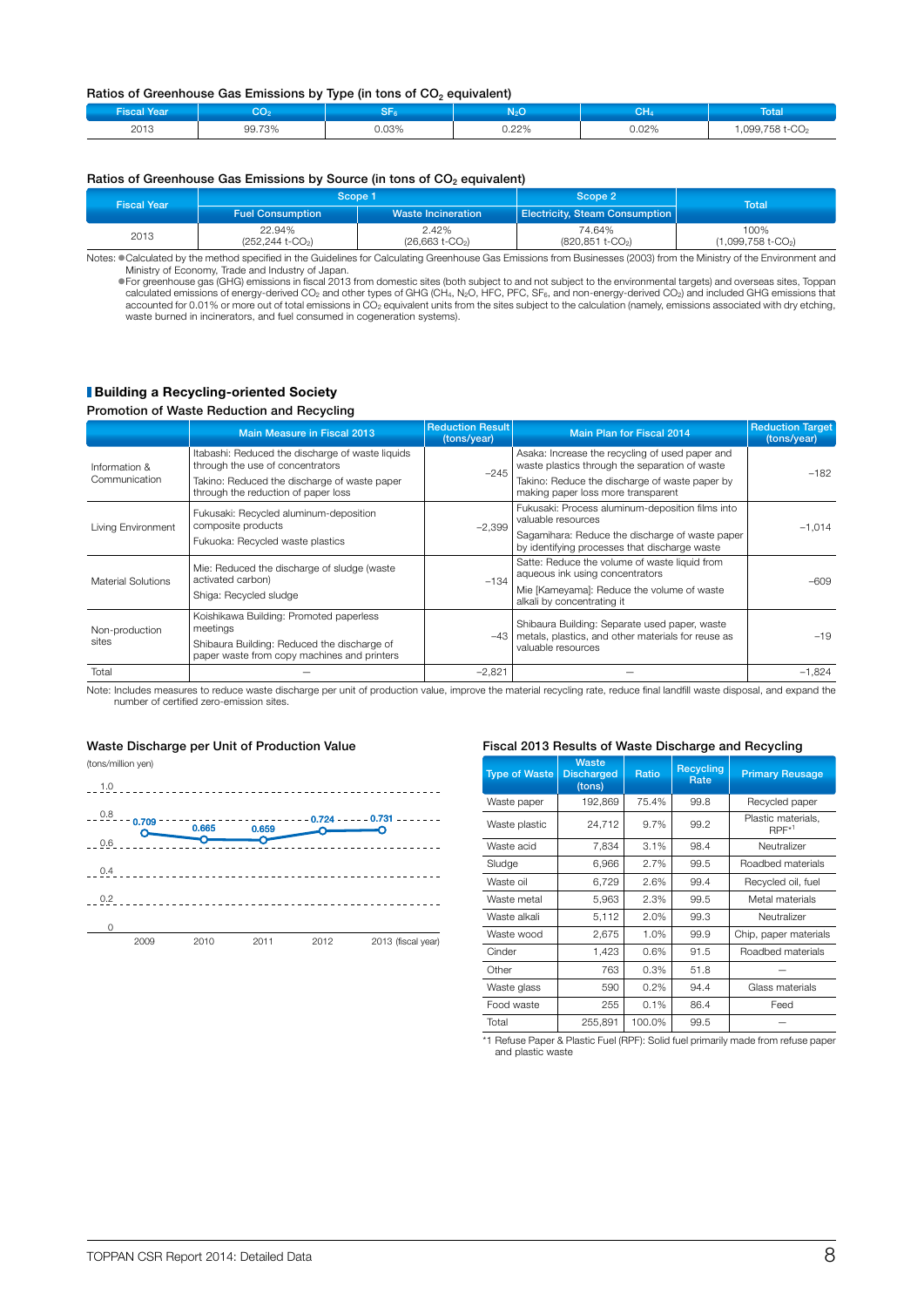## Zero-emission Sites (TZERO-13) (61 sites approved in August 2013)

| <b>Operational Site (Division or Group Company)</b>                                                                                             | <b>Total Waste Generation</b><br>in Fiscal 2012 (tons) | <b>Waste Recycled in</b><br>Fiscal 2012 (tons) | <b>Recycling Rate in</b><br>Fiscal 2012 (%) | Rank |
|-------------------------------------------------------------------------------------------------------------------------------------------------|--------------------------------------------------------|------------------------------------------------|---------------------------------------------|------|
| Sapporo Plant (Hokkaido Subdivision)                                                                                                            | 2,298                                                  | 2,298                                          | 100.00                                      | S    |
| Sendai Plant (Higashinihon Division)                                                                                                            | 4,355                                                  | 4,299                                          | 98.73                                       | Α    |
| Itabashi Site                                                                                                                                   | 7,305                                                  | 7,271                                          | 99.53                                       | S    |
| Asaka Site [Commercial Printing, Publications Printing]<br>(Toppan Communication Products Co., Ltd.)<br>Asaka Site (Toppan Joho Kako Co., Ltd.) | 4,678                                                  | 4,676                                          | 99.97                                       | S    |
| Asaka Securities Printing Plant<br>(Toppan Communication Products Co., Ltd.)                                                                    | 3,313                                                  | 3,313                                          | 100.00                                      | S    |
| Kawaguchi Site                                                                                                                                  | 43,723                                                 | 43,723                                         | 100.00                                      | S    |
| Sakado Site                                                                                                                                     | 26,576                                                 | 26,576                                         | 100.00                                      | S    |
| Ranzan Plant (Toppan Communication Products Co., Ltd.)                                                                                          | 814                                                    | 814                                            | 99.98                                       | S    |
| Nagoya Plant (Chubu Division)                                                                                                                   | 6,699                                                  | 6,694                                          | 99.91                                       | S    |
| Takino Plant (Toppan Communication Products Co., Ltd.)                                                                                          | 10,339                                                 | 10,265                                         | 99.29                                       | A+   |
| Takino Securities Printing Plant<br>(Toppan Communication Products Co., Ltd.)                                                                   | 1,035                                                  | 1,023                                          | 98.89                                       | Α    |
| Fukuoka Plant (Toppan Communication Products Co., Ltd.)                                                                                         | 5,398                                                  | 5,398                                          | 100.00                                      | S    |
| Itabashi Plant (Toppan Joho Kako Co., Ltd.)                                                                                                     | 12,901                                                 | 12,900                                         | 100.00                                      | S    |
| Fukuyama Plant (Toppan Joho Kako Co., Ltd.)                                                                                                     | 3,710                                                  | 3,684                                          | 99.31                                       | $A+$ |
| Sansei Printing Ltd.                                                                                                                            | 33                                                     | 33                                             | 100.00                                      | S    |
| Oyodo Plant (Toppan Communication Products Co., Ltd.)                                                                                           | 328                                                    | 326                                            | 99.37                                       | $A+$ |
| Chitose Plant (Hokkaido Subdivision)                                                                                                            | 4,358                                                  | 4,295                                          | 98.55                                       | Α    |
| Gunma Plant (Toppan Packaging Products Co., Ltd.)                                                                                               | 6,075                                                  | 6,008                                          | 98.89                                       | Α    |
| Sagamihara Plant (Toppan Packaging Products Co., Ltd.)                                                                                          |                                                        |                                                |                                             |      |
| Sagamihara Site (Toppan Packs Co., Ltd.)                                                                                                        | 17,720                                                 | 17,720                                         | 100.00                                      | S    |
| Matsuzaka Plant (Toppan Packaging Products Co., Ltd.)                                                                                           | 3,006                                                  | 2,986                                          | 99.35                                       | $A+$ |
| Takino Plant (Toppan Packaging Products Co., Ltd.)                                                                                              | 4,890                                                  | 4,890                                          | 100.00                                      | S    |
| Fukusaki Plant (Toppan Plastic Co., Ltd.)                                                                                                       | 339                                                    | 339                                            | 100.00                                      | S    |
| Itami Plant (Toppan Packaging Products Co., Ltd.)                                                                                               | 7,883                                                  | 7,834                                          | 99.39                                       | $A+$ |
| Fukuoka Plant (Toppan Packaging Products Co., Ltd.)                                                                                             | 5,855                                                  | 5,855                                          | 100.00                                      | S    |
| Toppan office inside Fukuren Co., Ltd.                                                                                                          | 77                                                     | 77                                             | 100.00                                      | S    |
| Mikkabi Site (Toppan Packs Co., Ltd.)                                                                                                           | 3,542                                                  | 3,542                                          | 100.00                                      | S    |
| Tamana Plant (Nishinihon Site of Toppan Packs Co., Ltd.)                                                                                        | 4,228                                                  | 4,206                                          | 99.47                                       | $A+$ |
| Miyagi Plant (Toppan Containers Co., Ltd.)                                                                                                      | 3,686                                                  | 3,665                                          | 99.43                                       | $A+$ |
| Sano Plant (Toppan Containers Co., Ltd.)                                                                                                        | 3,990                                                  | 3,948                                          | 98.97                                       | Α    |
| Saitama Plant (Toppan Containers Co., Ltd.)                                                                                                     | 8,827                                                  | 8,764                                          | 99.28                                       | $A+$ |
| Kumagaya Site (Toppan Containers Co., Ltd.)                                                                                                     | 319                                                    | 319                                            | 99.93                                       | S    |
| Koshigaya Plant (Toppan Plastic Co., Ltd.)                                                                                                      | 53                                                     | 53                                             | 100.00                                      | S    |
| Satte Plant (Toppan Plastic Co., Ltd.)                                                                                                          | 441                                                    | 441                                            | 100.00                                      | S    |
| Wakayama Manufacturing Section<br>(Fukusaki Plant of Toppan Plastic Co., Ltd.)                                                                  | 127                                                    | 127                                            | 100.00                                      | S    |
| Saga Plant (Toppan Plastic Co., Ltd.)                                                                                                           | 242                                                    | 241                                            | 99.88                                       | S    |
| Ranzan Plant (Toppan Packaging Service Co., Ltd.)                                                                                               | 533                                                    | 533                                            | 100.00                                      | S    |
| Sodegaura Beverage Plant (Toppan Packaging Service Co., Ltd.)                                                                                   | 666                                                    | 656                                            | 98.51                                       | A    |
| Kyushu Plant (Toppan Packaging Service Co., Ltd.)                                                                                               | 114                                                    | 114                                            | 100.00                                      | S    |
| Mito Plant (Toppan Prosprint Co., Ltd.)                                                                                                         | 6,473                                                  | 6,465                                          | 99.88                                       | S    |
| Koto Plant (Toppan Prosprint Co., Ltd.)                                                                                                         | 1,514                                                  | 1,512                                          | 99.93                                       | S    |
| Satte Plant (Toppan Functional Products Co., Ltd.)                                                                                              | 688                                                    | 688                                            | 100.00                                      | S    |
| Fukaya Plant (Toppan Functional Products Co., Ltd.)                                                                                             | 2,090                                                  | 2,082                                          | 99.63                                       | S    |
| Kashiwa Plant (Toppan Decor Products Inc.)                                                                                                      | 298                                                    | 298                                            | 100.00                                      | S    |
| Satte Plant (Toppan Decor Products Inc.)                                                                                                        | 5,447                                                  | 5,447                                          | 100.00                                      | S    |
| Toppan Harima Products Co., Ltd.                                                                                                                | 579                                                    | 579                                            | 100.00                                      | S    |
| Asaka Plant (Toppan Electronics Products Co., Ltd.)                                                                                             | 295                                                    | 295                                            | 100.00                                      | S    |
| Shiga Plant (Toppan Electronics Products Co., Ltd.)                                                                                             |                                                        |                                                |                                             |      |
| Shiga Plant (Toppan TOMOEGAWA Optical Products Co., Ltd.)                                                                                       | 3,591                                                  | 3,569                                          | 99.41                                       | A+   |
| Mie Plant [Kameyama] (Toppan Electronics Products Co., Ltd.)                                                                                    | 2,642                                                  | 2,642                                          | 100.00                                      | S    |
| Mie Plant [Hisai] (Toppan Electronics Products Co., Ltd.)                                                                                       | 2,657                                                  | 2,657                                          | 100.00                                      | S    |
| Niigata Plant (Toppan Electronics Products Co., Ltd.)                                                                                           | 11,272                                                 | 11,272                                         | 100.00                                      | S    |
| Niigata Plant (NEC Toppan Circuit Solutions, Inc.)                                                                                              |                                                        |                                                |                                             |      |
| Kumamoto Plant (Toppan Electronics Products Co., Ltd.)                                                                                          | 3,629                                                  | 3,629                                          | 100.00                                      | S    |
| Toyama Plant (NEC Toppan Circuit Solutions, Inc.)<br>Toyama Plant (Toppan Electronics Products Co., Ltd.)                                       | 3,005                                                  | 3,005                                          | 100.00                                      | S    |
| Toppan Technical Research Institute (Toppan Printing Co., Ltd.)                                                                                 | 409                                                    | 406                                            | 99.26                                       | A+   |
| Sakado Distribution Processing Center (Toppan Logistics Co., Ltd.)                                                                              | 303                                                    | 303                                            | 100.00                                      | S    |
| Hino Plant (Toppan Media Printec Tokyo Co., Ltd.)                                                                                               | 987                                                    | 986                                            | 99.91                                       | S    |
| Zama Plant (Toppan Media Printec Tokyo Co., Ltd.)                                                                                               | 1,979                                                  | 1,954                                          | 98.72                                       | Α    |
| Saitama Plant (Livretech Co., Ltd.)                                                                                                             | 7,100                                                  | 7,088                                          | 99.83                                       | S    |
| Mita Plant (Tamapoly Co., Ltd.)                                                                                                                 | 2,646                                                  | 2,646                                          | 100.00                                      | S    |
| Takino Plant (Toppan TDK Label Co., Ltd.)                                                                                                       | 400                                                    | 394                                            | 98.60                                       | Α    |
| Sagamihara Plant (Toppan TDK Label Co., Ltd.)                                                                                                   | 443                                                    | 443                                            | 99.89                                       | S    |
| Gunma Plant (Tamapoly Co., Ltd.)                                                                                                                | 2,732                                                  | 2,684                                          | 98.24                                       | Α    |

Note: Toppan approves operational sites as zero-emission sites based on a three-level grading system according to their recycling rates.<br>S-rank site: recycling rate of 99.5% or over; A+-rank site: recycling rate of 99% or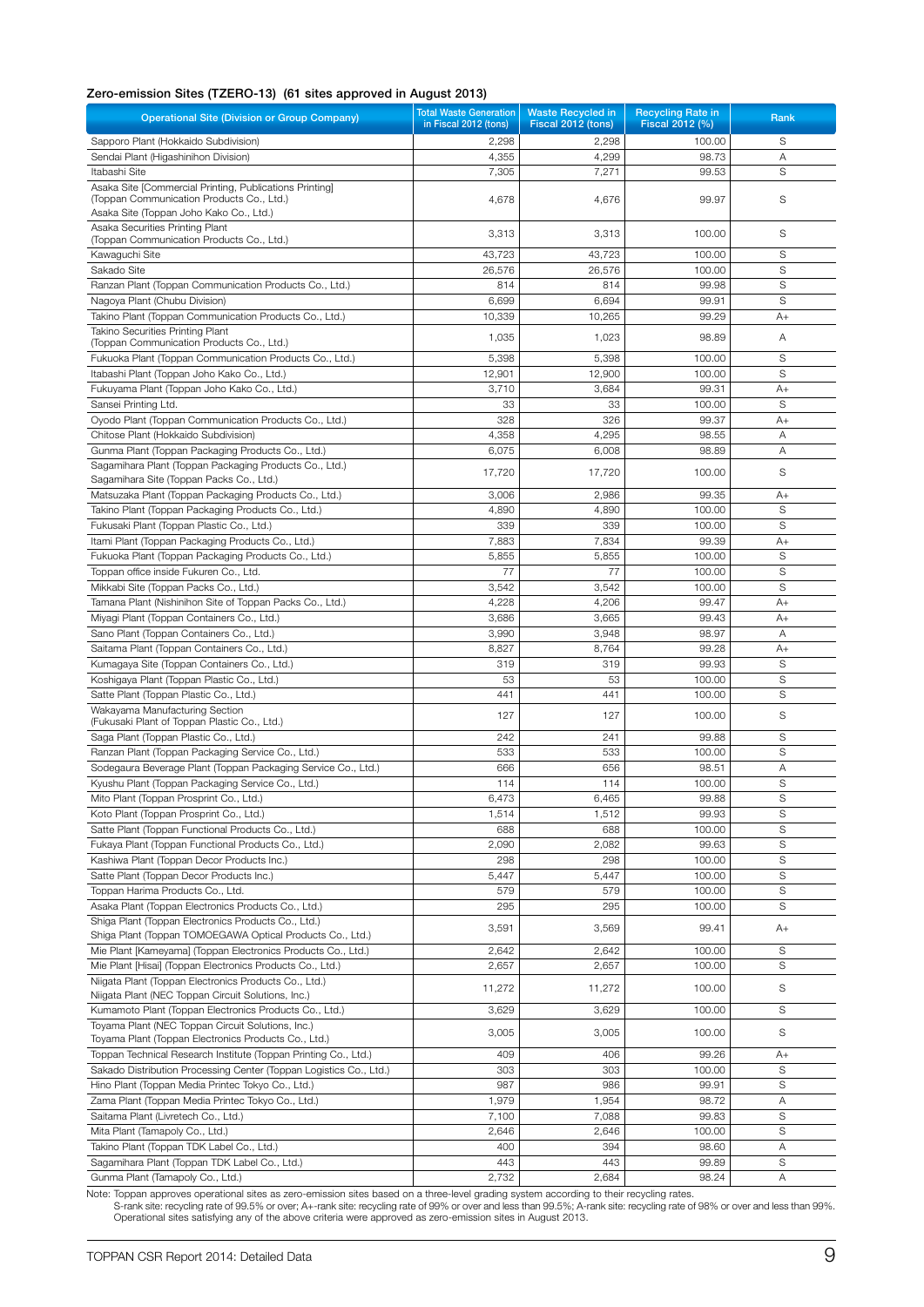## **Preventing Pollution / Controlling Chemical Substances**

| <b>PRTR Results for Fiscal 2013</b> |  |  |
|-------------------------------------|--|--|

|          | <b>PRTR Results for Fiscal 2013</b>                |                |                 |                | (Unit: kg/year) |                     |                    |
|----------|----------------------------------------------------|----------------|-----------------|----------------|-----------------|---------------------|--------------------|
| PRTR No. | <b>Chemical Substance</b>                          | <b>Handled</b> | <b>Released</b> |                |                 |                     | <b>Total</b>       |
|          |                                                    |                |                 | 1. Atmosphere  | 2. Water        | 3. Soil             | <b>Transferred</b> |
| 20       | 2-aminoethanol                                     | 12,947         | $\circ$         | $\circ$        | 0               | $\circ$             | 2,123              |
| 30       | Linear alkylbenzenesulfonate and chlorides         | 1,094          | $\mathbf 0$     | $\Omega$       | $\Omega$        | $\Omega$            | 315                |
| 44       | Indium and its compounds                           | 12,912         | $\Omega$        | $\Omega$       | $\Omega$        | $\Omega$            | 3                  |
| 53       | Ethylbenzene                                       | 18,990         | 2,698           | 2,698          | $\mathbf 0$     | $\circ$             | 112                |
| 59       | Ethylenediamine                                    | 3,286          | $\Omega$        | $\Omega$       | $\Omega$        | $\Omega$            | 3,231              |
| 71       | Ferric chloride                                    | 1,563,023      | 3               | $\Omega$       | 3               | $\mathbf{O}$        | 1,386,144          |
| 76       | ε-caprolactam                                      | 2,095          | $\circ$         | $\Omega$       | 0               | $\mathbf 0$         | 209                |
| 80       | Xylene                                             | 48,074         | 4,037           | 4,037          | $\Omega$        | $\Omega$            | 205                |
| 87       | Chromium and trivalent chromium compounds          | 31,417         | 16              | $\Omega$       | 16              | $\mathbf 0$         | 18,164             |
| 88       | Hexavalent chromium compounds                      | 17,547         | 7               | $\Omega$       | 6               | $\circ$             | 886                |
| 151      | 1,3-dioxolane                                      | 13,585         | 2,934           | 2,934          | 0               | $\circ$             | 2,703              |
| 243      | Dioxins (mg-TEQ)                                   | 885            | 1               | $\overline{1}$ | $\Omega$        | $\circ$             | 884                |
| 272      | Copper salts (water-soluble, except complex salts) | 260,535        | 187             | $\overline{0}$ | 187             | $\mathbf 0$         | 75,122             |
| 275      | Sodium dodecyl sulfate                             | 1,294          | $\Omega$        | $\Omega$       | $\Omega$        | $\Omega$            | 31                 |
| 296      | 1,2,4-trimethylbenzene                             | 75,220         | 9,239           | 9,239          | $\Omega$        | $\Omega$            | 1,664              |
| 297      | 1,3,5-trimethylbenzene                             | 5,695          | 1,043           | 1,043          | $\mathbf 0$     | $\circ$             | 198                |
| 300      | Toluene                                            | 3,001,756      | 222,425         | 222,425        | $\Omega$        | $\circ$             | 382,530            |
| 306      | Hexamethylene diacrylate                           | 1,006          | $\mathbf 0$     | $\circ$        | $\mathbf 0$     | $\mathbf 0$         | $\mathbf 0$        |
| 308      | Nickel                                             | 67,727         | $\Omega$        | $\Omega$       | $\Omega$        | $\Omega$            | $\Omega$           |
| 309      | Nickel compounds                                   | 18,350         | 13              | $\Omega$       | 13              | $\Omega$            | 16,122             |
| 395      | Water-soluble salts of peroxodisulfuric acid       | 57,661         | $\mathbf 0$     | $\mathbf{O}$   | 0               | $\mathbf 0$         | $\circ$            |
| 405      | Boron compounds                                    | 1,715          | $\Omega$        | $\Omega$       | $\Omega$        | $\Omega$            | 16                 |
| 411      | Formaldehyde                                       | 5,050          | 14              | 14             | 0               | $\mathsf{O}\xspace$ | 32                 |
| 412      | Manganese and its compounds                        | 7,281          | 17              | $\Omega$       | 17              | $\mathbf 0$         | 405                |
| 420      | Methyl methacrylate                                | 7,926          | 569             | 569            | $\Omega$        | $\mathbf 0$         | 454                |
| 438      | Methylnaphthalene                                  | 16,174         | 78              | 78             | 0               | $\mathbf 0$         | $\Omega$           |
| 448      | Methylenebis(4,1-phenylene) diisocyanate           | 16,316         | $\circ$         | $\Omega$       | $\Omega$        | $\circ$             | 160                |
|          | Total                                              | 5,268,676      | 243,279         | 243,037        | 242             | $\mathbf 0$         | 1,890,829          |

Notes: •Period covered: April 1, 2013–March 31, 2014

•Operational sites covered: Sites that handle more than 1.0 ton of Class I designated chemical substances per year. (Or specified Class I designated chemical<br>•The total transfer is the sum of transfers into waste and sewag

#### **Promoting the Conservation of Biodiversity**

| <b>ECO-GREEN Purchasing</b> |  |
|-----------------------------|--|
|-----------------------------|--|

paper.

| <b>Fiscal Year</b>                                                    | 2009  | 2010        | 2011 | 2012  | 2013  |
|-----------------------------------------------------------------------|-------|-------------|------|-------|-------|
| <b>Number of Cases</b>                                                | 2.634 | 2.703 2.825 |      | 2.561 | 2.484 |
| Note: ECO-GREEN is a toilet paper composed of about 50% used Cartocan |       |             |      |       |       |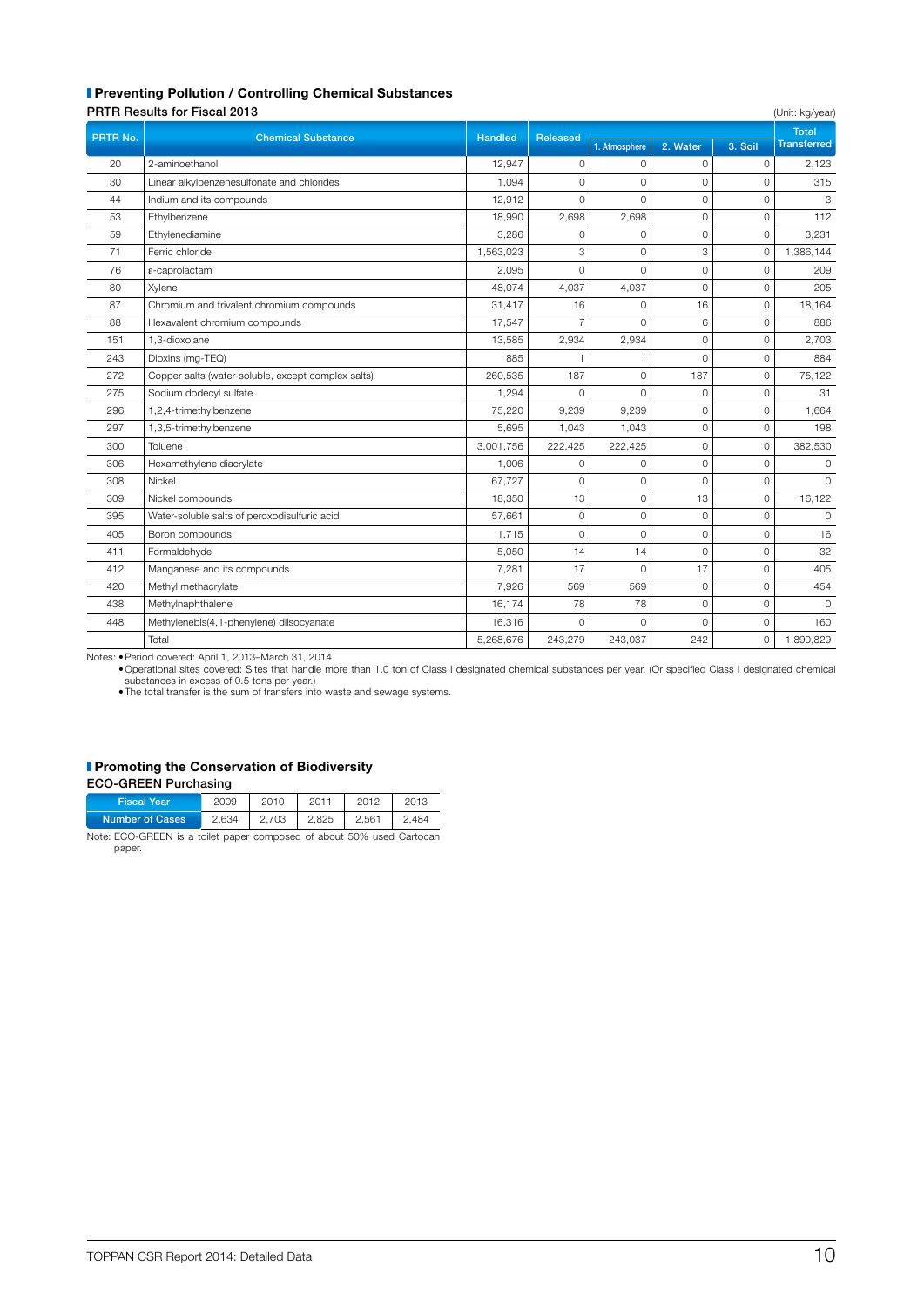## **Eco-creativity Activities**

List of Environmentally Friendly Products (94 products as of March 2014)

Busines<br>Fie

Product **Product Product** Standard Categories

**Ecothrough card Suitability for disposal** 

Information & Communication Information & Communication

ausine<br>I Field

| Bulky Waste Processing Sticker                                               | Resource saving (reduced use of materials)                                                                                                                                                                           |
|------------------------------------------------------------------------------|----------------------------------------------------------------------------------------------------------------------------------------------------------------------------------------------------------------------|
| Eco Pack (life-size POP display)                                             | Resource saving (reduced use of materials)                                                                                                                                                                           |
| Paper Desk Calendar                                                          | Use of recycled materials                                                                                                                                                                                            |
| Ecology Calendar<br>Non-vinyl Chloride Lenticular                            | Use of recycled materials                                                                                                                                                                                            |
| Lens                                                                         | Suitability for disposal                                                                                                                                                                                             |
| Eco Pack Multipanel                                                          | Reusability                                                                                                                                                                                                          |
| Eco Floor Sticker                                                            | Suitability for disposal                                                                                                                                                                                             |
| Eco Pack End Panel                                                           | Resource saving                                                                                                                                                                                                      |
| Eco Pack Stand (round type)                                                  | Resource saving                                                                                                                                                                                                      |
| Disk Tottokun Series                                                         | Resource saving, prolonged product life,<br>recyclability, suitability for disposal                                                                                                                                  |
| Ultra-thin DM (brochures,<br>etc.)                                           | Resource saving, reduced energy<br>consumption in production, recyclability                                                                                                                                          |
| Eco Pack Multipanel Mini                                                     | Reusability, prolonged product life,<br>recyclability, easy separation and disassembly                                                                                                                               |
| Multicube POP                                                                | Reusability, prolonged product life,<br>recyclability, easy separation and disassembly                                                                                                                               |
| Green Bankbook                                                               | Recyclability, suitability for disposal                                                                                                                                                                              |
| <b>KAMICARD®</b>                                                             | Biodegradability, use of safe materials,<br>resource saving, recyclability                                                                                                                                           |
| KAMI-RFID CARD                                                               | Recyclability, use of safe materials, resource<br>saving, easy separation and disassembly                                                                                                                            |
| Flip chip ball grid array [FC-BGA]<br>substrate (halogen free)               | Suitability for disposal                                                                                                                                                                                             |
| Toppan Ecowall                                                               | Reduced release of chemical substances,<br>use of safe materials, suitability for disposal                                                                                                                           |
| <b>TOPPAN ECOSHEET</b>                                                       | Reduced release of chemical substances,<br>extension of product life                                                                                                                                                 |
| <b>GL Family</b>                                                             | Use of sustainable resources, resource-saving<br>efforts, visualization of environmental burden                                                                                                                      |
| NaturArt                                                                     | Reduced use of chemical substances, reduced<br>use of hazardous substances, use of<br>sustainable resources, extension of product life                                                                               |
| 101 COORDINATION FLOOR<br><b>REPREA</b>                                      | Reduced release of chemical substances,<br>long-life products                                                                                                                                                        |
| GX Film                                                                      | Use of sustainable resources, resource-<br>saving efforts                                                                                                                                                            |
| Color filter (resin black matrix<br>[BM])                                    | Use of safe materials, energy saving,<br>reduced release of chemical substances,<br>suitability for disposal                                                                                                         |
| Palladium pre-plated<br>leadframe                                            | Use of safe materials, reduced release of<br>chemical substances, suitability for disposal                                                                                                                           |
| Flip chip ball grid array<br>[FC-BGA] substrate (lead free)                  | Use of safe materials, reduced release of<br>chemical substances, suitability for disposal                                                                                                                           |
| Solar cell backsheet                                                         | Energy saving, prolonged product life                                                                                                                                                                                |
| <b>Printed Decorative Paper</b><br>(Coated Paper)                            | Reduced use of chemical substances,<br>reduced use of hazardous substances                                                                                                                                           |
| <b>Printed Decorative Paper</b><br>(Coated Paper FSC-certified)              | Use of sustainable resources, reduced use<br>of chemical substances, reduced use of<br>hazardous substances                                                                                                          |
| Printed Decor Paper for HPL/<br>LPL (Saturated Grade Paper)                  | Reduced use of chemical substances,<br>reduced use of hazardous substances,<br>reduced release of chemical substances                                                                                                |
| Printed Decor Paper for HPL/<br>LPL (Saturated Grade Paper<br>FSC-certified) | Use of sustainable resources, reduced use<br>of chemical substances, reduced use of<br>hazardous substances, reduced release of                                                                                      |
| Transfer paper for padded                                                    | chemical substances<br>Reduced use of chemical substances,                                                                                                                                                           |
| floors                                                                       | reduced use of hazardous substances,<br>reduced release of chemical substances                                                                                                                                       |
| Lower-VOC wallpaper (TOP)                                                    | Reduced use of chemical substances.<br>reduced use of hazardous substances.<br>reduced release of chemical substances                                                                                                |
| SnapFit                                                                      | Reduced use of chemical substances, reduced<br>use of hazardous substances, use of<br>sustainable resources, extension of product life                                                                               |
| 101 Coordination Floor<br>REPREA eco                                         | Reduced use of chemical substances.<br>reduced use of hazardous substances, use of<br>sustainable resources, extension of product<br>life, labeling with environmental logos                                         |
| 101 FORMANO                                                                  | Reduced use of chemical substances, reduced<br>use of hazardous substances, environmentally<br>friendly disposal, reduced release of chemical<br>substances, extension of product life                               |
| <b>FORTINA</b>                                                               | Reduced use of chemical substances, reduced<br>use of hazardous substances, environmentally<br>friendly disposal, reduced release of chemical<br>substances, extension of product life                               |
| <b>ECOFUNEN</b>                                                              | Reduced use of chemical substances, reduced<br>use of hazardous substances, environmentally<br>friendly disposal, reduced release of chemical<br>substances, extension of product life                               |
| TOPPAN MATERIAL WOOD<br>(TOP)                                                | Reduced use of chemical substances, reduced<br>use of hazardous substances, use of recycled<br>materials, environmentally friendly disposal,<br>reduced release of chemical substances,<br>extension of product life |

| usiness<br><b>Field</b> | <b>Product</b>                                            | <b>Standard Categories</b>                                                                                                                                             |
|-------------------------|-----------------------------------------------------------|------------------------------------------------------------------------------------------------------------------------------------------------------------------------|
|                         | Smart Deli Bag                                            | Reduced environmental burden during use                                                                                                                                |
|                         | Stand-up pouch for refill                                 | Resource-saving efforts                                                                                                                                                |
|                         | <b>Bottled Pouch</b>                                      | Resource-saving efforts                                                                                                                                                |
|                         | Plastic container made from<br>recycled materials         | Use of recycled materials                                                                                                                                              |
|                         | Ecogloss (environmentally<br>friendly gloss finishing)    | Recycling                                                                                                                                                              |
|                         | TT Paper Can                                              | Easy separation and disassembly                                                                                                                                        |
|                         | Ecotainer                                                 | Recycling, improvement in transport<br>efficiency                                                                                                                      |
|                         | TI-PAK                                                    | Recycling, improvement in transport<br>efficiencv                                                                                                                      |
|                         | EP-PAK (EP-GL)                                            | Improvement in transport efficiency,<br>recycling                                                                                                                      |
|                         | EP-PAK (AI)<br>Stand-up Laminated Tube                    | Improvement in transport efficiency<br>Resource-saving efforts                                                                                                         |
|                         | Recyclen Cap                                              | Recycling                                                                                                                                                              |
|                         | AP Carton                                                 | Improvement in transport efficiency                                                                                                                                    |
|                         | Micro Flute                                               | Resource-saving efforts, recycling                                                                                                                                     |
|                         | TP-Tray                                                   | Recycling, use of sustainable resources                                                                                                                                |
|                         | Corrugated Board Cushioning<br>Material                   | Recycling                                                                                                                                                              |
|                         | AD-Case                                                   | Resource-saving efforts                                                                                                                                                |
|                         | Cartocan                                                  | Use of sustainable resources, recycling,<br>visualization of environmental burden                                                                                      |
|                         | Cup made from recycled paper                              | Use of recycled materials                                                                                                                                              |
|                         | Cup made from non-wood<br>pulp paper                      | Use of sustainable resources                                                                                                                                           |
|                         | Cylindrical Paper Container                               | Improvement in transport efficiency.<br>resource-saving efforts                                                                                                        |
|                         | <b>GL-C Bottle</b>                                        | Resource-saving efforts                                                                                                                                                |
|                         | Jar Plus                                                  | Resource-saving efforts, recycling                                                                                                                                     |
|                         | Tray All                                                  | Recycling                                                                                                                                                              |
|                         | GL Film Lined Paper Cup<br>Double-wall Barrier Paper Cup  | Use of sustainable resources<br>Resource-saving efforts                                                                                                                |
|                         | Oil-proof Paper                                           | Recycling                                                                                                                                                              |
|                         |                                                           | Extension of product life, improvement in                                                                                                                              |
|                         | In-mold Barrier Cup                                       | transport efficiency                                                                                                                                                   |
|                         | Easy Peel-off Thermo-label<br>Eco Band                    | Recycling<br>Reusability                                                                                                                                               |
|                         |                                                           | Reduced use of hazardous substances                                                                                                                                    |
| Living Environment      | Water-based Cold Seal                                     | Reduced energy consumption in                                                                                                                                          |
|                         | Eco Flat Cup                                              | production<br>Use of sustainable resources                                                                                                                             |
|                         | Aluglas                                                   | Use of sustainable resources                                                                                                                                           |
|                         | Food container made from                                  | Use of sustainable resources                                                                                                                                           |
|                         | heat-resistant paper<br>Paper carton with tamper-         |                                                                                                                                                                        |
|                         | evident closure<br>Clear UV-blocking Film                 | Resource-saving efforts<br>Use of sustainable resources                                                                                                                |
|                         | BIOAXX (molding product)                                  | Use of sustainable resources                                                                                                                                           |
|                         | EL-Case                                                   | Resource-saving efforts, recycling                                                                                                                                     |
|                         | Paper cup made from pulp                                  | Use of sustainable resources                                                                                                                                           |
|                         | from forest-thinning operations<br>Eco Paper Bottle       | Use of sustainable resources, recycling                                                                                                                                |
|                         | Packaging material using                                  |                                                                                                                                                                        |
|                         | low-migration type adhesives<br>Cylindrical paper-complex | Reduced use of hazardous substances                                                                                                                                    |
|                         | container for refill                                      | Use of sustainable resources                                                                                                                                           |
|                         | High-resistance Flexible<br>Pouch                         | Resource-saving efforts, improvement in<br>transport efficiency                                                                                                        |
|                         | <b>BIOAXX</b> (label)                                     | Use of sustainable resources                                                                                                                                           |
|                         | Aluminum-free Lid Material                                | Use of sustainable resources                                                                                                                                           |
|                         | Heat-insulating paper cup<br>with foamed layer            | Reduced use of hazardous substances,<br>reduced energy consumption in production                                                                                       |
|                         | Multi-layer Blow Tube                                     | Resource-saving efforts                                                                                                                                                |
|                         | Steam-release Packaging                                   | Reduced environmental burden during use                                                                                                                                |
|                         | Air Hold Pouch                                            | Resource-saving efforts                                                                                                                                                |
|                         | BIOAXX (flexible packaging<br>material)                   | Use of sustainable resources, resource<br>saving, environmentally friendly disposal,<br>visualization of environmental burden                                          |
|                         | Square-bottomed Gazette<br>Pouch                          | Improvement in transport efficiency, resource<br>saving, environmentally friendly disposal                                                                             |
|                         |                                                           | Use of recycled materials, procurement of                                                                                                                              |
|                         | Flexible packaging material<br>using recycled materials   | materials with lower environmental burden,<br>reduced energy consumption in production,<br>environmentally friendly disposal,<br>visualization of environmental burden |
|                         | Sosogi Jozu                                               | Resource saving, improvement in transport<br>efficiency, environmentally friendly disposal                                                                             |
|                         | Preform for PET bottles                                   | Improvement in transport efficiency,<br>visualization of environmental burden                                                                                          |